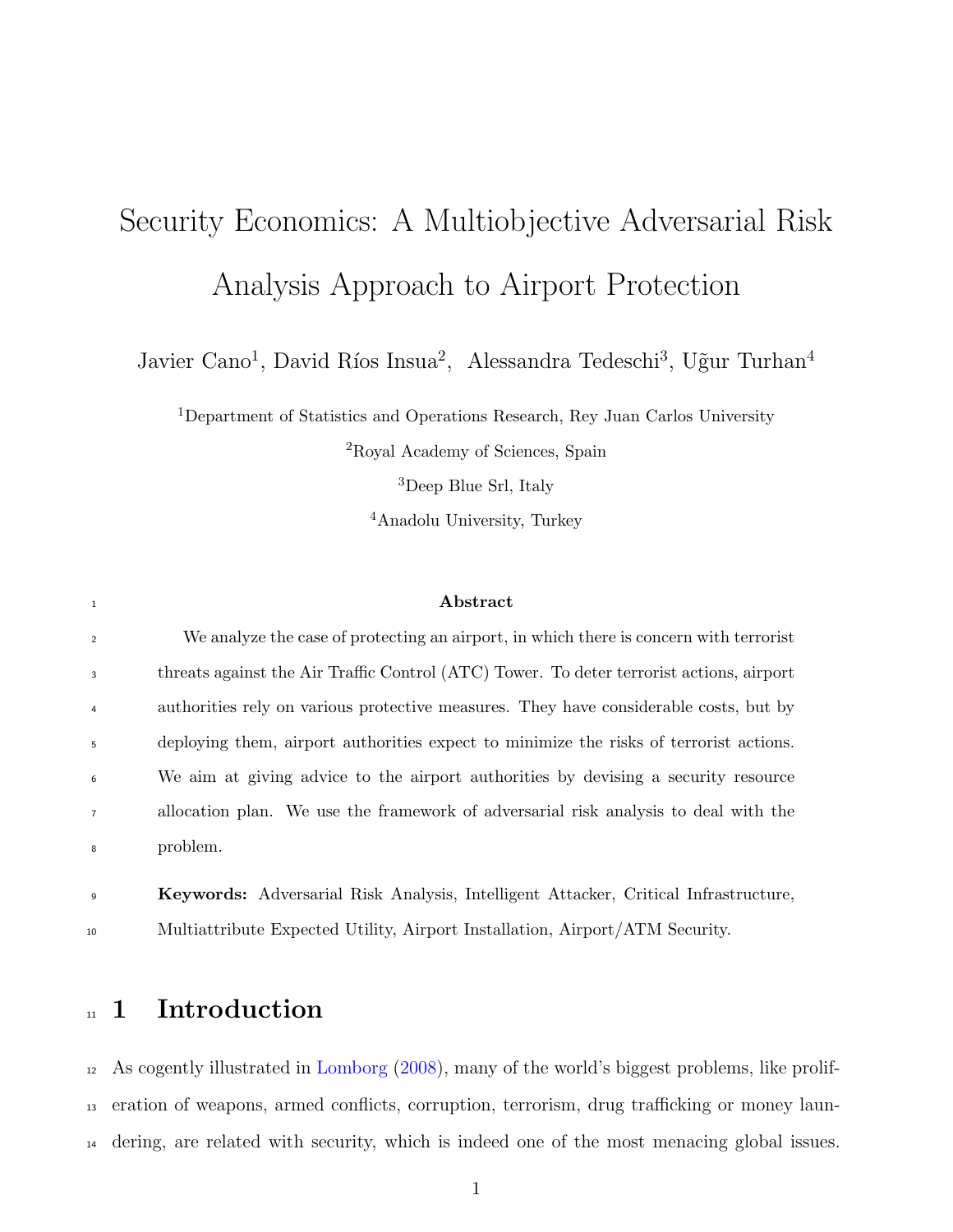By now, there is a large tradition within economics and modeling of security, including the pioneering work of [Becker](#page-30-0) [\(1968\)](#page-30-0), who largely initiated the field with his economic theory of delict, or [Cornish and Clarke](#page-30-1) [\(1986\)](#page-30-1), who emphasized operational aspects, like those of situational crime prevention and the reasoning criminal, stressing the relevance of rational choice theory within criminology.

 Large scale terrorist attacks, like 9/11 or the Madrid train bombings, see [Haberfeld and](#page-30-2) [von Hassell](#page-30-2) [\(2009\)](#page-30-2), have entailed a renewed interest in the economics of security, given the significant aftermath investments in preventive and reactive measures, which have been ques- tioned by public opinion. [Merrick and Parnell](#page-31-1) [\(2011\)](#page-31-1) provide a review of recent approaches <sup>10</sup> [i](#page-31-2)n counterterrorism modeling, favoring adversarial risk analysis (ARA). In ARA, see Ríos [Insua et al.](#page-31-2) [\(2009\)](#page-31-2), the aim is to support one of the participants (the Defender) who will use a decision analytic approach to solve her decision making problem. For this, she needs to forecast the actions of the other participants and, consequently, the outcomes which she and her opponents will receive.

 In this paper, we describe how ARA may be used to find the optimal security resource allocation to protect a single site of interest to a Defender, which might be a Government or a private body responsible of security, from the attacks of a terrorist organization, which we designate the Attacker. From the Defender's point of view, these problems often have a multiobjective nature. Although security of people and installations is always a main concern for authorities, there will typically be other relevant issues that need to be taken into account as e.g. the investments in preventive measures or the economic, social and/or political implications of the potential damages caused by terrorists. Interestingly enough, note that the Attacker might have also multiple objectives in his decision making. Thus, ARA aims at providing one-sided prescriptive support to one of the opponents, the Defender, based on a subjective expected (multiattribute) utility model, treating the adversary's decisions as uncertainties. In order to predict the adversary's actions, we model his decision problem and try to assess his probabilities and utilities. Assuming that the adversary, the Attacker, is also a expected (multiattribute) utility maximizer, we can predict his actions by finding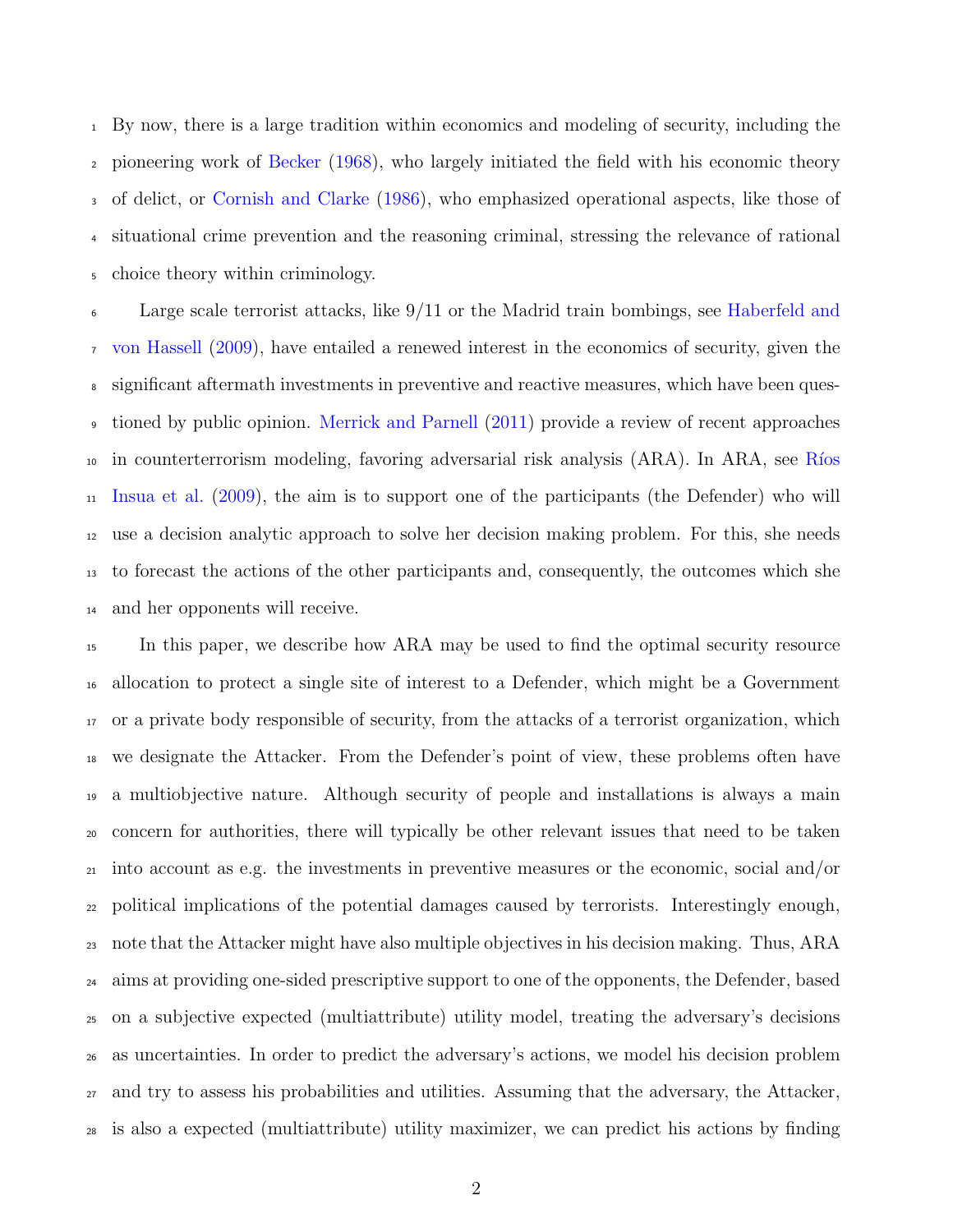the action that maximizes his expected multiattribute utility. Our uncertainty about the Attacker's probabilities and utilities is propagated over to the Attacker's optimal decision and incorporated in our forecasting model.

<sup>4</sup> We focus on an airport security problems. Millions of people pass through airports every day, not only passengers and their companions, but also ground and airline staff, and other personnel. Such gathering of people, together with the strategic value of their installations make airports a potential and prime target for terrorists. Furthermore, the possibility of hijacking an airplane and using it as a lethal weapon against people and/or infrastructures, as in S-11, adds an extra motivation on the terrorists' will to attack airport installations. Airport authorities worldwide are deeply concerned with this type of threats. To this aim, <sup>11</sup> they invest annually *large amounts of money* in preventive measures, trying to minimize the chances of any dangerous situation happening within airport sensitive areas. As such, airport security serves several purposes in this context: (1) to protect the airport installations from  $_{14}$  the terrorist threat; (2) to guarantee the safe functioning of a vital transportation means; and (3) to protect a nation and its people.

 Thus, we analyze how to support the authorities of an airport who are concerned with terrorist threats against airport installations and operations. Specifically, we focus on a particularly critical scenario: the unlawful access to the ATC Tower, aimed at taking hold of Air Traffic Control Officers (ATCOs) before or during flight control operations. Consequences of these acts have a multiattribute nature, and could be severe, including: (1) a crisis on air traffic operations in the airfield and airspace; (2) flight safety very negatively affected; (3) air traffic canceled or diverted to other ATC units or airfields, with important economic, social (in extreme cases, even in terms of human lives) and image consequences. As a way to minimize the probability of occurrence of such an attack, as well as to reduce the severity of its impact, airport authorities may consider incrementing current security levels by investing more in already existing human and technical resources. These preventive measures include police and security guards, as well as screening and detecting devices, with non-negligible costs. Besides, in the event of a successful attack within the specific country we consider, a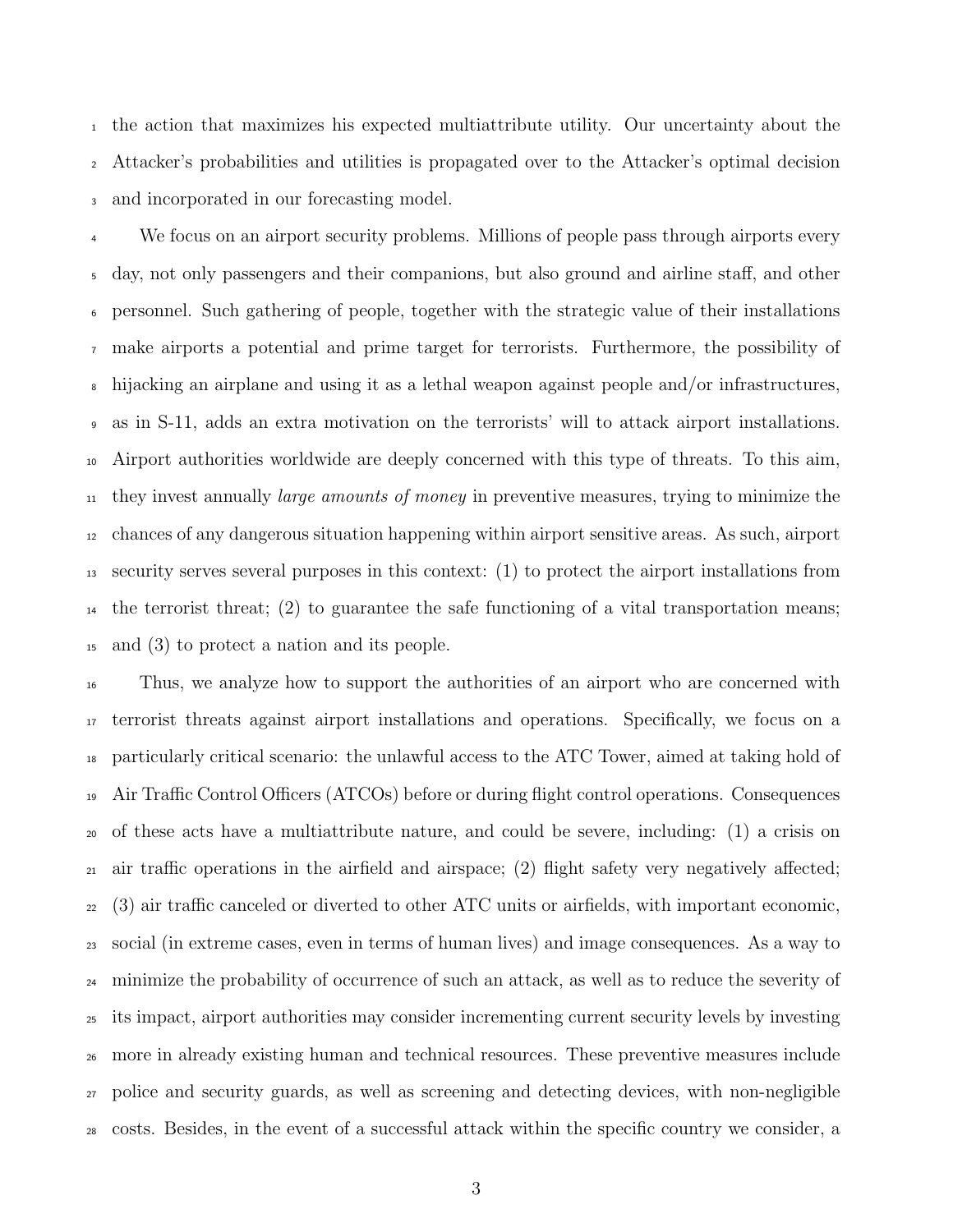Special Police Force (SPF), linked with the Government, will be immediately called on to take control of the situation, aiming at recovering from the attack as soon as possible, trying, at the same time, to minimize its consequences. We assume that airport authorities do not have any alternative for this decision: they will call the SPF for sure. The intervention of the SPF might have drastic consequences, especially for the terrorists, whose lives will be at risk, although collateral damages on persons and goods could also be suffered on the Defender's side. Negotiation with the terrorists is not considered, in principle, as an acceptable option. However, the presence of hostages could postpone the deployment of the SPF for a certain period of time, while airport authorities try to convince the terrorists to surrender without blood spilling. Nevertheless, should the terrorists not drop their attitude, threatening other people and fixtures on the Defender's side, the SPF will finally intervene. The multiobjective nature of the problem becomes a more delicate issue as human lives and severe consequences are concerned.

 We model the problem as a particular case of a Sequential Defend-Attack model within the Adversarial Risk Analysis framework, see [R´ıos and R´ıos Insua](#page-31-3) [\(2012\)](#page-31-3), in which the airport authorities would first deploy a portfolio of preventive measures to deter or mitigate the actions of the terrorists. Then, the terrorists, having observed such decision, would follow a strategy to perform their terrorist attacks. Should the attack be successful, an SPF would be immediately deployed. We assume that the consequences for the Defender will depend on the effort in implementing their preventive actions, the impacts of the attack and the eventual result of the SPF action. Similarly, the consequences for the Attacker will depend on the costs of deploying their terrorist actions, the impact of their attack, and the final outcome of the crisis after the intervention of the SPF, which will possibly entail some casualties on their side. Both the Defender and the Attacker are regarded as expected utility maximizers.

 The structure of the paper is as follows. In Section [2,](#page-4-0) we provide a detailed description of the selected scenario: the unlawful access to the ATC Tower. Section [3](#page-6-0) describes the ARA model we have devised to solve the problem. We apply it to a specific case study in Section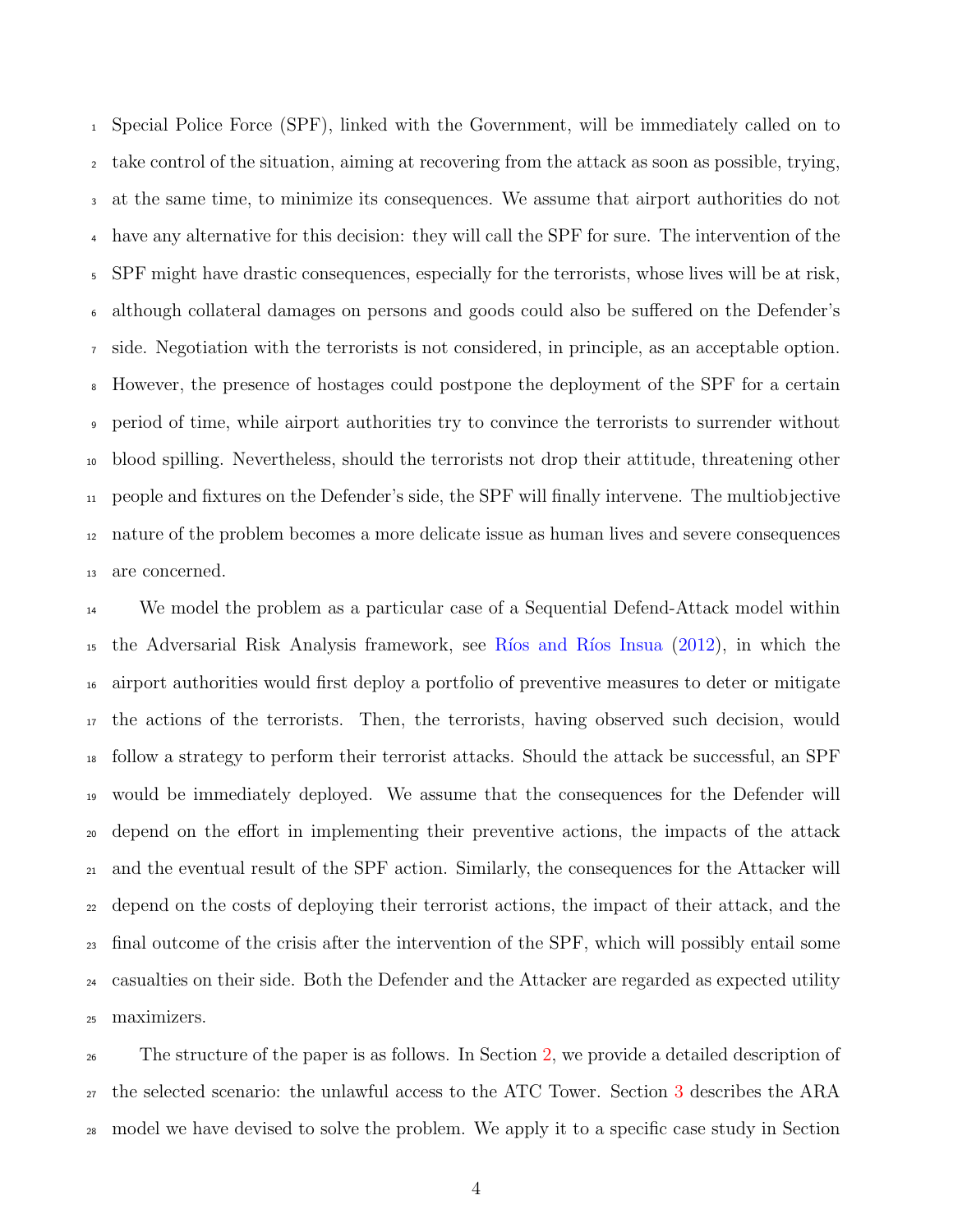[4.](#page-19-0) We end up with some discussion.

### <span id="page-4-0"></span>2 Description of the Scenario

 In the case of concern, the airport ATC Tower has its only access gate within the terminal main hall. One can only reach this gate after passing the security checks situated at the entrance of the terminal building, which are performed by the private security personnel. Access to the ATC Tower is controlled by the ATCOs with the aid of a camera installed over the access gate. When an authorized person needs to enter into the ATC Tower, she has to ring a bell and, upon approval by the ATCOs, the door will be remotely opened.

 An Attacker among the passengers or airport workers can plan to enter the ATC Tower and take hold of the ATCOs, before or during flight control operations. We consider that the Attacker is a group of between one to five terrorists. We assume that the more members in the terrorist cell, the more chances they will have to be successful in their attack. After passing by the first security checks, the Attackers could create an opportunity to enter into the ATC Tower gate, capture the ATCOs and use telecommunications to interfere with air traffic operations.

# $16\,$  2.1 Multiattribute consequences of a terrorist act against the ATC

#### <sup>17</sup> Tower

 The impacts of a successful terrorist act against the ATC Tower can be potentially catas- trophic, causing a crisis over air traffic operations, in the airfield and the airspace. As a consequence, the safety of all flights involved would be negatively affected, and it could be necessary to divert air traffic to an alternate ATC unit or airfield. Besides, during the ini- tial crisis phase, pilots and/or other affected stakeholders might not be able to understand the seriousness and implications of the situation, preventing them from making the most appropriate decisions, something which could eventually worsen the situation. Under all circumstances, pilots and ATCOs should be able to manage their flights and operations in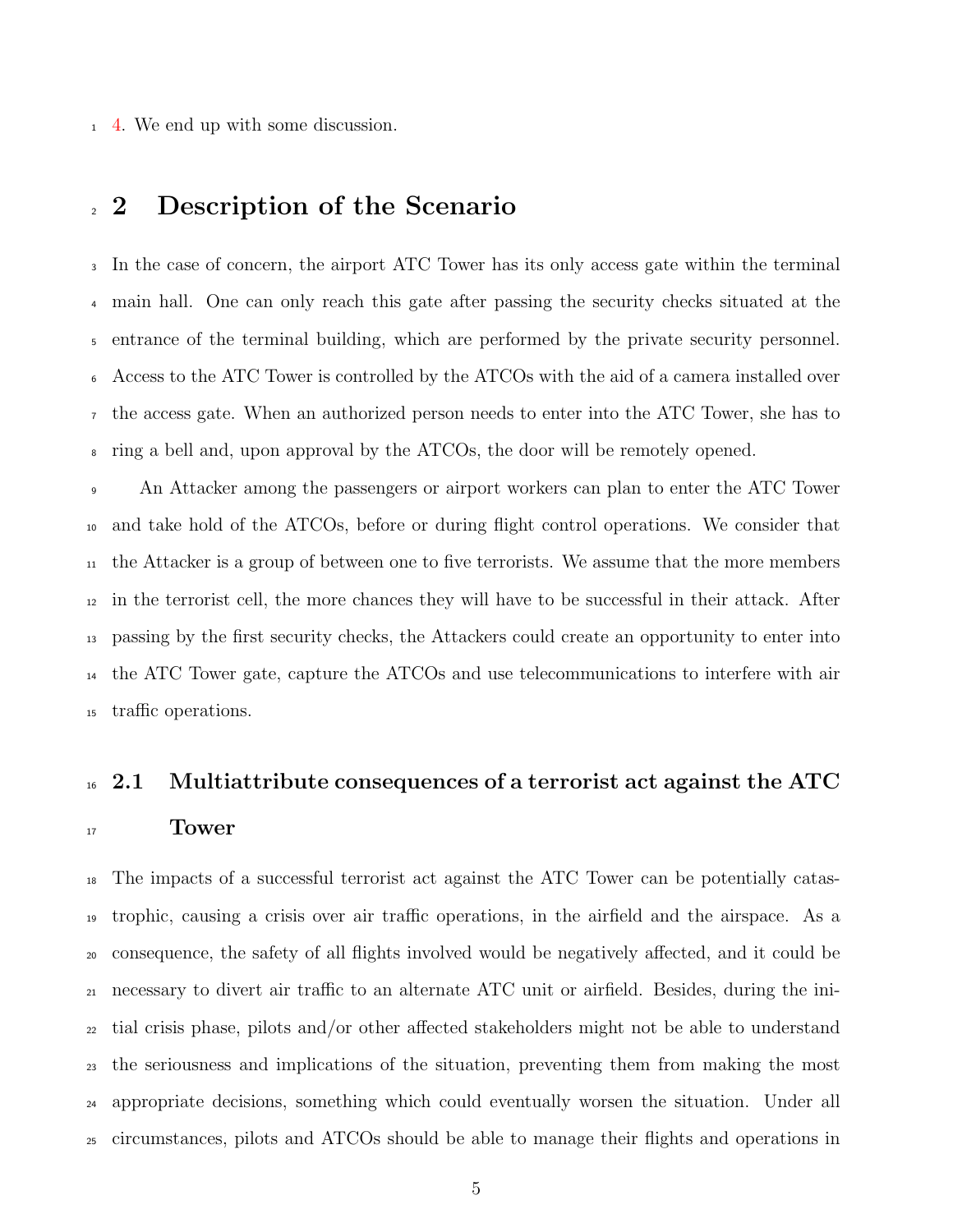the safest manner.

 Other collateral consequences after a successful attempt to access the ATC Tower occurs could be:

 • Besides safety and security impacts, cancelation consequences can be considerable, as connected national and international flights and/or airports and airspaces could be affected.

 • Media will inform people immediately about the case. This could cause yet another crisis around airport facilities, because of people trying to access/escape from it.

• Negative perception of security by airport users. As a result, people's image of aviation industry could be affected negatively and they could opt for alternative transport means, affecting the balance sheet of the operator.

#### <sup>12</sup> 2.2 Countermeasures deployed by airport authorities

 Airport authorities are considering investing in technical resources to increase security by checking passengers (through biometrics) and their baggages. They also check airport and airline staff or personnel of entities providing services to the airport (construction, mainte- nance, catering, etc). Besides, there are several different bodies in charge of airport security, depending on the regulations of the specific country and on the size and features of the airport under concern. However, we shall encompass them into two broad groups: airport police and private security personnel. We outline below the main features of all these countermeasures.

 • Cameras. They are used for biometric control, identifying people through their char- acteristics or traits. They are used as a form of identification and access control, and also as a way to identify individuals in groups under surveillance. In general, the more cameras, the more chances to alert from suspect people entering the airport.

 • Metal detectors. In general, the more scanning units and more operations per unit, the more customers and baggages will be checked, reducing the probabilities of a terrorist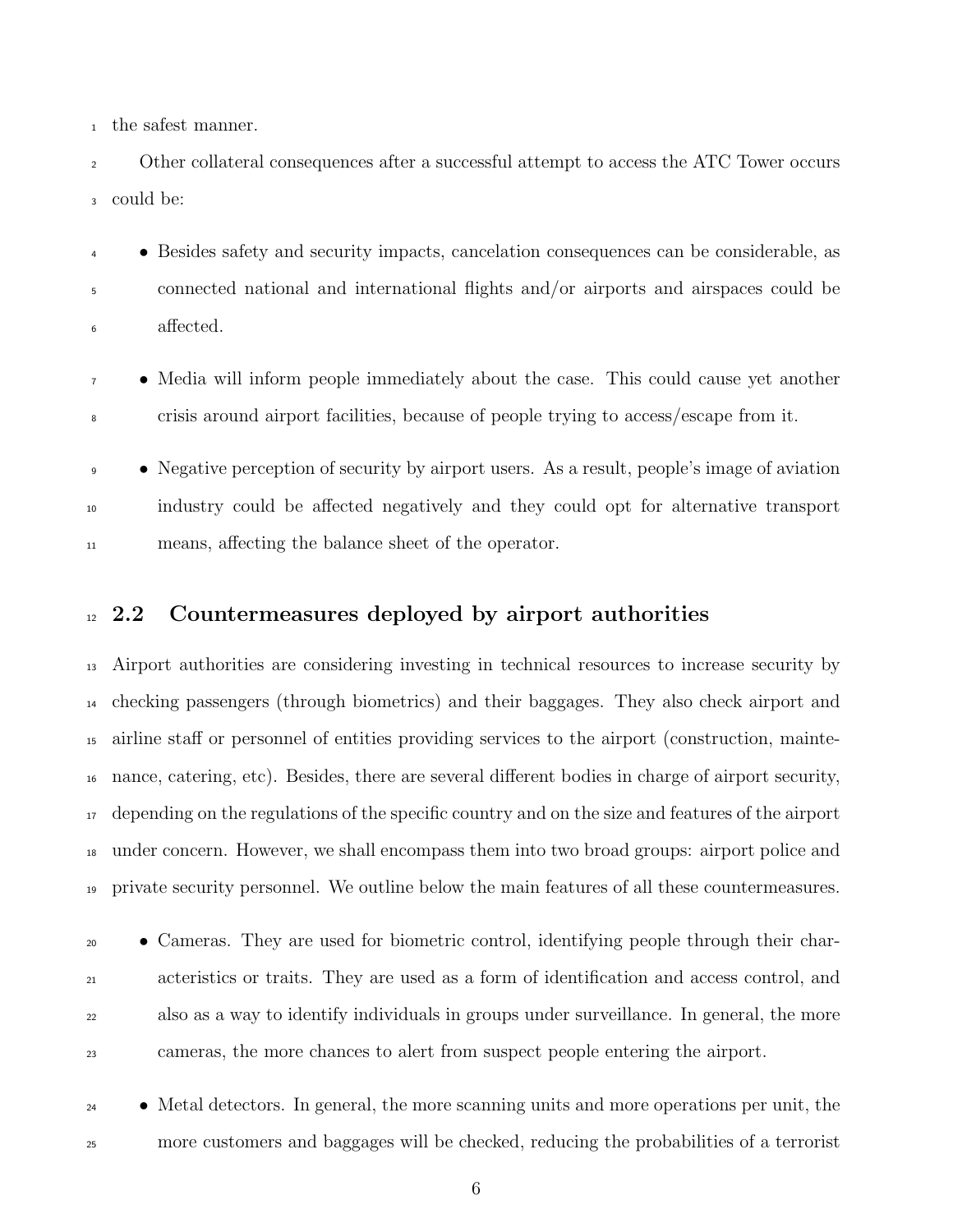attack.

• X-ray devices, have a preventive role, similar to metal detectors.

 • Airport police. In general, the more police, the less chances that an unauthorized person will gain access to the ATC Tower.

 • Airport private security. In general, the more personnel, the more customers and baggages will be checked, reducing the chances that an attacker could enter and/or introduce dangerous material within the airport.

 The SPF, who will intervene in case an attack succeeds, will be considered as a recovery measure. They are an elite police team, specifically trained for this kind of events, and linked with the Government. As such, their hypothetical deployment would entail no finan- cial consequences for the airport authorities. They will be called on in case of emergency, commanding the situation. Their major concern is to recover control of the ATC Tower and capture the attackers with no life cost. However, in our incumbent case, should the attackers put up a bloody resistance, airport authorities would have little concern about terrorists' lives. On the other hand, the presence of hostages on the Defender's side would have little influence on the forcefulness of the SPF action in case the terrorists refuse to drop their attitude. Furthermore, there is no quandary about their intervention: they will be deployed mandatorily whenever a successful attack occurs (and, in consequence, there is actually no decision associated with this event). Nevertheless, we shall include them in the model since their intercession will affect substantially the final result of the attack.

# <span id="page-6-0"></span>21 3 The Model

 [W](#page-31-3)e shall consider a sequential Defend-Attack model to structure the problem, see e.g. Ríos <sup>23</sup> and Ríos Insua [\(2012\)](#page-31-3). In it, airport authorities first deploy a set of preventive measures to protect, among other targets, the access to the ATC Tower. The Attacker, who observes such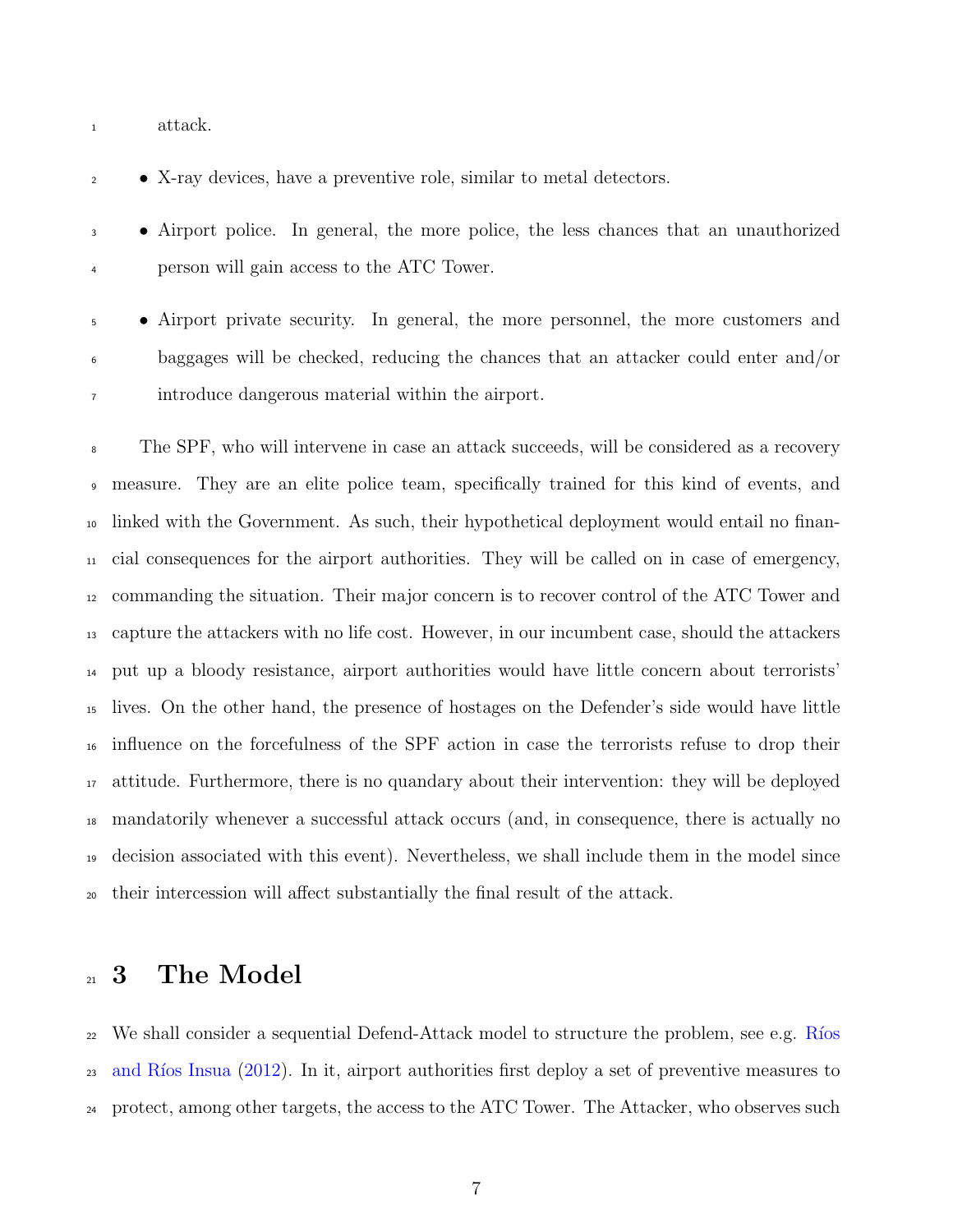measures, will decide on whether or not to launch an attack. The Attacker may consider dif- ferent severity options for the attack, which will be modeled through the number of terrorists taking part in the attack. Finally, should an attack be successful, airport authorities will try to recover from it and minimize its consequences by deploying additional measures, which in our case will imply calling the SPF. As mentioned before, given the peculiarities of this case study, in which human lives are involved and enormous economic, social and political conse- quences are in play, airport authorities will deploy all the available recovery resources after a successful attack, regardless of any other consideration. Therefore, we will not consider their deployment as a second defensive decision step, typical of sequential defend-attack-defend models.

 A biagent influence diagram for the problem is shown in Figure [1,](#page-8-0) see [Pearl](#page-31-4) [\(2005\)](#page-31-4), with white nodes belonging to the Defender, dark grey nodes belonging to the Attacker and light grey nodes shared by both of them. Node "Prev. measures" corresponds to the Defender's 14 portfolio of preventive measures,  $x \in \mathcal{D}_1$ . Node "Countermeasures" is a deterministic node related with the deployment of recovery measures. There is actually no decision associated to it but, rather, an automatic response: in case of a successful attack, the SPF will be immediately called on. No additional resources will be summoned if the attack fails, since we assume, in that case, that the terrorists have been killed or detained by ordinary police and/or private security personnel or, eventually, some of them managed to escape.

 The node "Attacker decision" represents the decision undertaken by the terrorists, once they have observed the defensive measures deployed by the Defender. The set of all possible 22 attacks a is denoted by  $\mathcal{A}$ .

 The only initially relevant uncertainties for this problem are: (1) the preliminary result  $_{24}$  of the attack,  $s_1$ , represented by the node "Result", which depends probabilistically on <sup>25</sup>  $(x, a) \in \mathcal{D}_1 \times \mathcal{A}$ ; and (2) its final outcome after the intervention of the SPF,  $s_2$ , represented 26 by the node "Final Result". We denote by  $S_1$  and  $S_2$  the sets of all possible outcomes for the corresponding events. Regarding the multiple attributes of the problem, detailed later on, we assume that the consequences for the Defender, as represented by the chance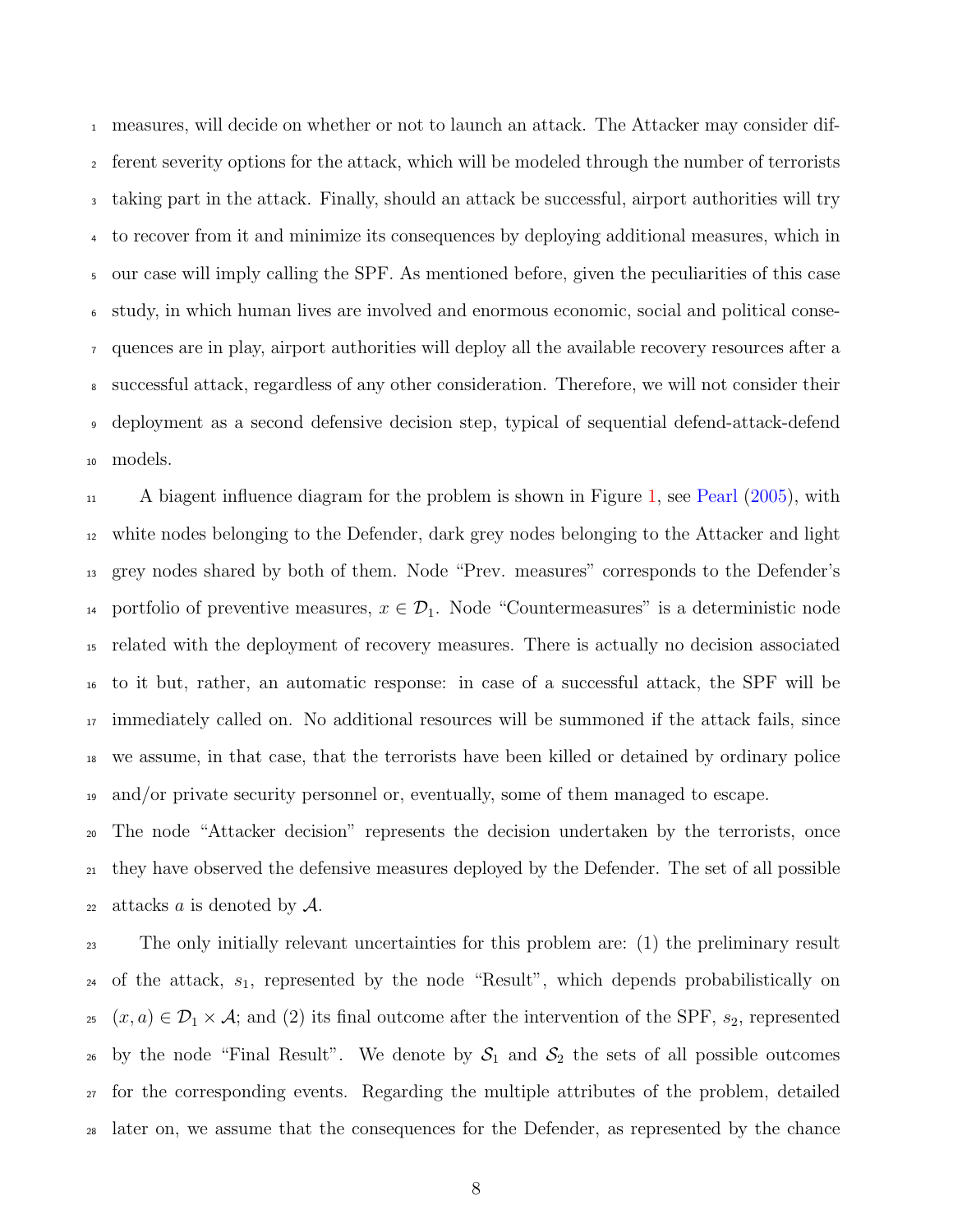

<span id="page-8-0"></span>Figure 1: Influence diagram for the airport case study.

1 node "Cons. airport", will depend on  $(x, s_1, s_2)$ , i.e., the effort spent in implementing the <sup>2</sup> protective measures, the initial impact of the attack and its final result after the intervention 3 of the SPF. Then, she will get her utility  $u_D$ . Similarly, the multiple consequences for the 4 Attacker, summarized on the chance node "Cons. attacker", will depend on  $(a, s_1, s_2)$ , i.e., <sup>5</sup> the effort spent in launching the attack, and the related initial and final outcomes. He will 6 then get his utility  $u_A$ . We describe now in detail the different elements in  $\mathcal{D}_1$ ,  $\mathcal{A}$ ,  $\mathcal{S}_1$  and  $7 S_2$ .

 $\bullet$   $\mathcal{D}_1$ . We consider all feasible portfolios  $(x_1, x_2, x_3, x_4, x_5)$  of measures which, respec-<sup>9</sup> tively, represent the number of additional cameras, metal detector units, X-ray devices, <sup>10</sup> police and private security members deployed. They have associated per unit costs for the incumbent planning period,  $c_j$ ,  $j = 1, \ldots, 5$ , respectively. Then, if we denote by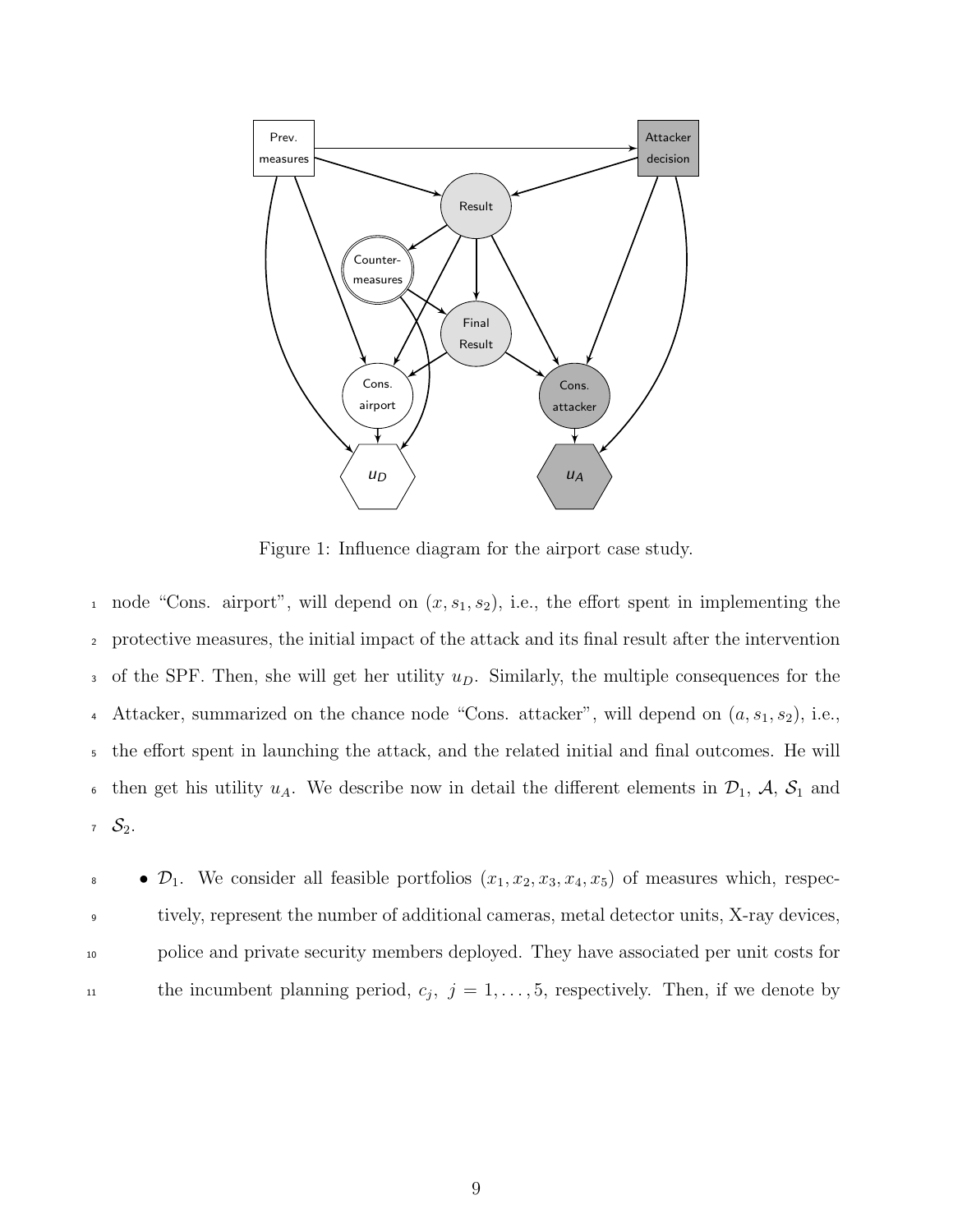2 c<sub>1</sub>x<sub>1</sub> + c<sub>2</sub>x<sub>2</sub> + c<sub>3</sub>x<sub>3</sub> + c<sub>4</sub>x<sub>4</sub> + c<sub>5</sub>x<sub>5</sub> < B,  $x_1, x_2, x_3, x_4, x_5 \geq 0,$  $x_1, x_2, x_3, x_4, x_5$  integer.  $\frac{4}{5}$ 

<sup>6</sup> • A. We model the Attacker as an organized group composed of between one and five <sup>7</sup> terrorists. Therefore, we shall consider the number of terrorists actually performing  $\epsilon$  the attack against the ATC Tower as the decision variable for the Attacker, i.e.  $a =$  $\{0, 1, 2, 3, 4, 5\}$ , including the possibility of no attack  $(a = 0)$ .

 $\bullet$   $S_1$ . The possible values for  $s_1$  are  $\{0, 1, \ldots, a\}$ , representing how many terrorists man- aged to gain access into the ATC Tower. The rest of them would have been killed or detained during the attack, or might have avoided being captured, as specified later 13 on. If  $s_1 = 0$ , the attack fails and the problem is over. Irrespective of the result of the attack, some casualties could also occur among the defenders. We will discuss this issue later on, when analyzing the Defender's problem.

 $\bullet$  Regarding  $\mathcal{S}_2$ , we shall assume that the ATC Tower will be always recovered by the SPF, since this has been historically the case in similar episodes in the past: security forces take hold back of the situation sooner or later. However, we are interested in how many terrorists will be killed or detained. We then define the possible values in  $S_2$  as  $s_2 \in \{0, 1, \ldots, s_1\}$ , representing the number of terrorists killed. The remaining terrorists,  $s_1-s_2$ , will be detained. At this stage, we explicitly rule out the possibility of some terrorists getting away from the ATC Tower. Besides, additional casualties could also occur among the defenders. We will give details about the entailed consequences of the recovery actions for both adversaries later on.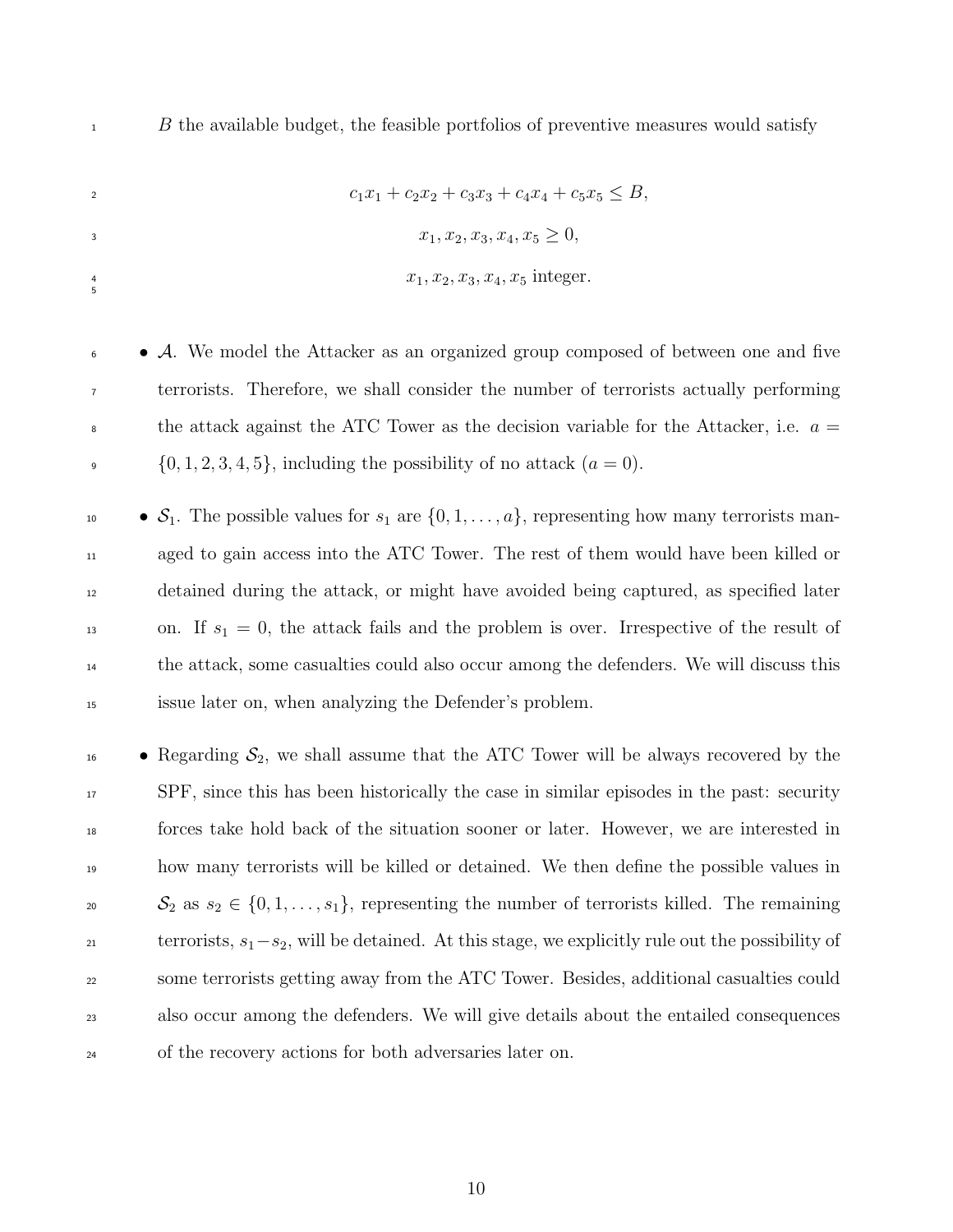# <sup>1</sup> 3.1 The Defender's problem

<sup>2</sup> We sketch the Defender's problem in Figure [2.](#page-10-0) As we can observe, the Attacker's decision <sup>3</sup> node, is perceived by the Defender as a chance node.



<span id="page-10-0"></span>Figure 2: Influence diagram for the Defender's problem.

<sup>4</sup> The Defender's dynamics involve the following stages:

| 5              | 1. She invests $(x_1, x_2, x_3, x_4, x_5)$ , incurring in a cost $c_1x_1 + c_2x_2 + c_3x_3 + c_4x_4 + c_5x_5$ .                                                                     |
|----------------|-------------------------------------------------------------------------------------------------------------------------------------------------------------------------------------|
| $\,6\,$        | Note that $(x_1, x_2, x_3)$ serve to reduce the likelihood of any prohibited item or artefact                                                                                       |
| $\overline{7}$ | being introduced in the airside or in security restricted areas. They also increase the                                                                                             |
| 8              | probability of detecting suspect people trying to enter the ATC Tower with criminal                                                                                                 |
| $\mathsf g$    | intentions. On the other hand, $(x_4, x_5)$ serve to deter the actions of potential attackers.                                                                                      |
| 10<br>$11\,$   | 2. She observes whether an attack is launched by the terrorists. If such attack is successful,<br>she calls on the SPF, so as to hold back control of the ATC Tower.                |
| 12<br>13       | 3. She faces the multiple consequences in relation with the possibility of a terrorist attack<br>against the ATC Tower, and the recovery from it after the intervention of the SPF. |
| 14             | We specify such consequences below.                                                                                                                                                 |
| 15             | 4. She attains her (multiobjective) utility.                                                                                                                                        |

<sup>16</sup> We provide now a detailed description of the relevant consequences for the Defender in <sup>17</sup> case of a successful attack: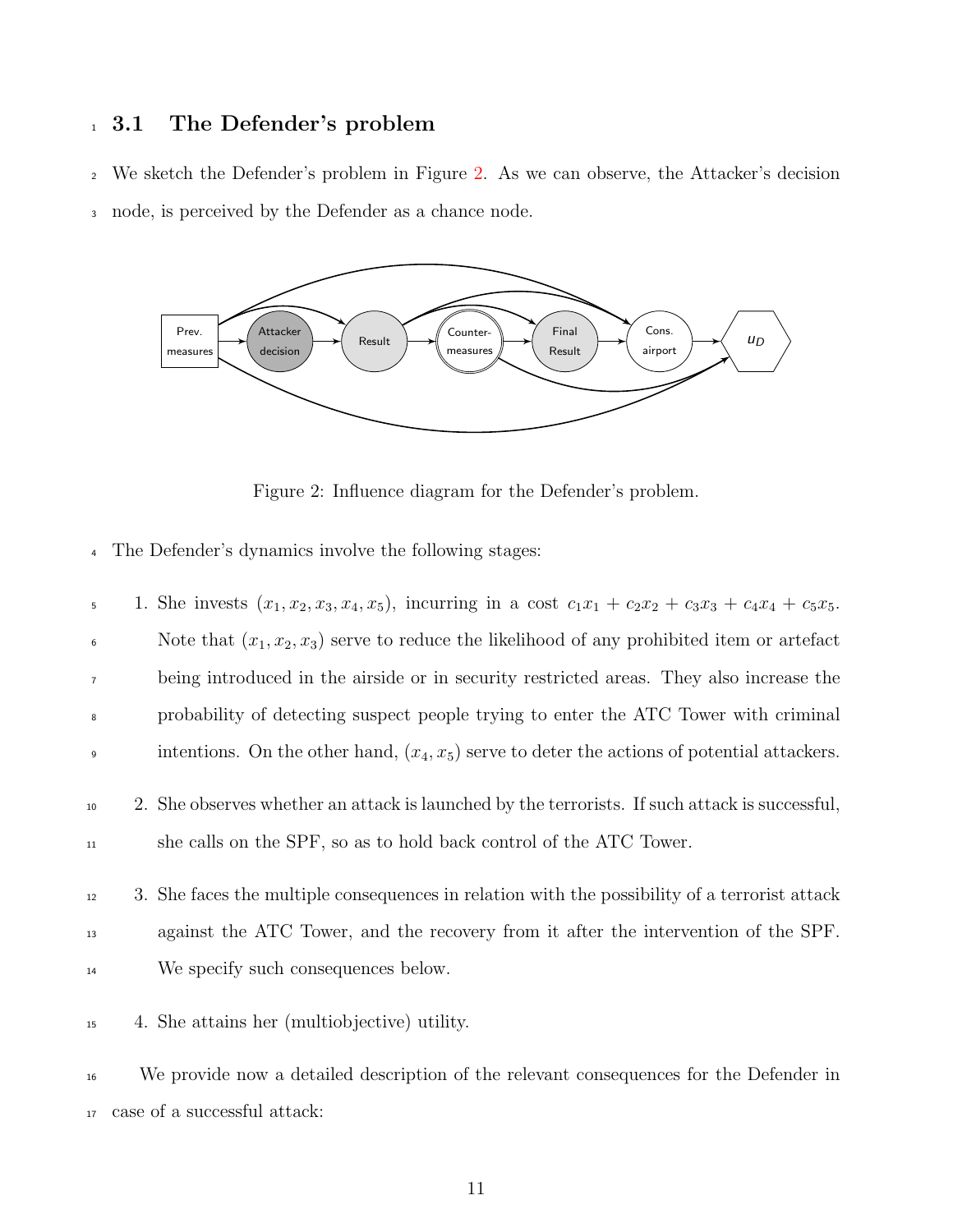• Lives and injuries. When the first strike of the terrorists takes place, everybody present in the scenario could be in injury and/or life danger, including the possibility of being taken as hostages by the terrorists. This affects passengers and staff inside or near the facilities, as well as ATCOs in the ATC Tower. Additional casualties among SPF members, other involved security personnel or civilians could also happen during re-6 covery actions. We take all this into account by defining a variable  $y \in \{0, 1, \ldots, m\}$ , representing the number of casualties or severely injured people on the Defender's side.  $\mathbf{s}$  Here, m is a maximum theoretical number of possible victims. Furthermore, we assume a fixed cost of a life on the Defender's side  $c_{\text{life}}$ , irrespective of their affiliation. For simplicity, we assume the same consequences for a killed or badly injured person and, on the other hand, we disregard the associated consequences of mildly injured people.

 • Flight diversion and cancelation. In principle, this is one of the main targets for the terrorists: disrupting air traffic as much as possible. Usually, the airline operator is responsible for passengers' related costs in the event of a flight diversion or cancelation. However, once the incident reports and investigations have been completed, airlines can ask their insurance companies for partial or total compensation of entailed costs. The airport could be eventually found liable to refund part of these costs to the airlines. These include alternative transportation (paying the new ticket and/or refunding the original one, or any other compensation mode), extra catering and/or accommodation costs. We explicitly distinguish the consequences for flight diversions and cancelations. When cabin crew informs about an emergency or extraordinary situation, they can divert to an alternate aerodrome or fly back to the departing airport. The decision is made by the cabin crew and the company, in collaboration with air traffic management. Regarding flight cancelation, it can create a chain reaction, affecting connected flights, resulting in additional consequences for passengers, airlines and airports. Given the dif- ficulties in assessing such consequences, see e.g. [Cook et al.](#page-30-3) [\(2012\)](#page-30-3), we shall aggregate them into a single quantity, f. It seems reasonable to assume that the consequences (in terms of costs) for airport authorities will be similar, regardless of the number of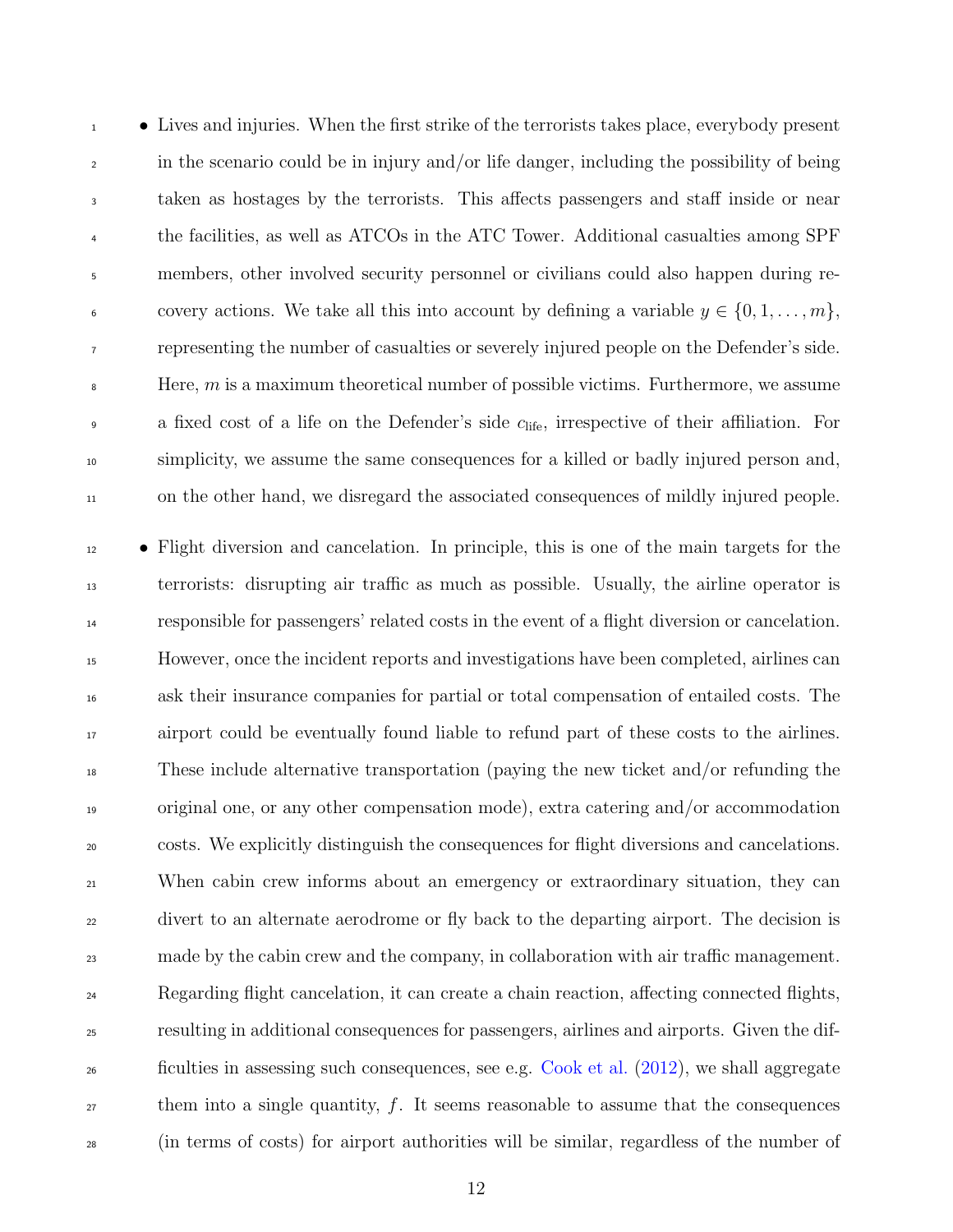<sup>1</sup> terrorists actually succeeding in their attempt to access the ATC Tower, except for the <sup>2</sup> case in which only one attacker succeeds  $(s_1 = 1)$ , for which we will assume a lesser  $\frac{3}{3}$  impact. We should also take into account the inherent uncertainty on the value of  $f$ , 4 expressed through a probability distribution  $p_D(f|s_1)$ .

 • Image consequences. If a security incident occurs, this might essentially happen be- cause there was a security breach. This will yield an immediate deterioration on the <sup>7</sup> image of the airport as perceived by customers, even if no life or injury damage occurs. News of the crisis will be spread and amplified by the media, magnifying its impact at national or even international level. This "panic effect" is a main objective for the Attacker. We can think of different image impacts: (1) Airport security image; (2) Aircraft security and safety image; and (3) National image consequences. We shall subsume all previous effects into a single variable, g. We will use a probability distri- $\mu_1$ <sup>13</sup> bution  $p_D(g|a)$  to express our uncertainty about it, whose expected value will increase <sup>14</sup> with the number a of terrorists (not only of those actually succeeding in their attempt).

<sup>15</sup> We summarize all relevant impacts for the Defender in Table [1.](#page-12-0)

|                              | rapic 1. Referant impacts for the Defender   |
|------------------------------|----------------------------------------------|
| Concept                      | Impact                                       |
| Investment costs             | $c_1x_1 + c_2x_2 + c_3x_3 + c_4x_4 + c_5x_5$ |
| Cost of a life               | $c_{\text{life}}$                            |
| Flight diversion/cancelation | $\pm$                                        |
| Image                        |                                              |
|                              |                                              |

<span id="page-12-0"></span>Table 1: Relevant impacts for the Defender

<sup>16</sup> We use the measurable multiattribute value function concept together with the relative <sup>17</sup> risk aversion concept in [Dyer and Sarin](#page-30-4) [\(1979,](#page-30-4) [1982\)](#page-30-5) to come out with the Defender's utility <sup>18</sup> function. First, the multiattribute value function for the Defender will be described through:

$$
c_D(x, y, f, g) = \begin{cases} (c_1x_1 + c_2x_2 + c_3x_3 + c_4x_4 + c_5x_5) + c_{\text{life}} \cdot y + f + g, & \text{if } a \ge 1, \\ c_1x_1 + c_2x_2 + c_3x_3 + c_4x_4 + c_5x_5, & \text{if } a = 0, \end{cases}
$$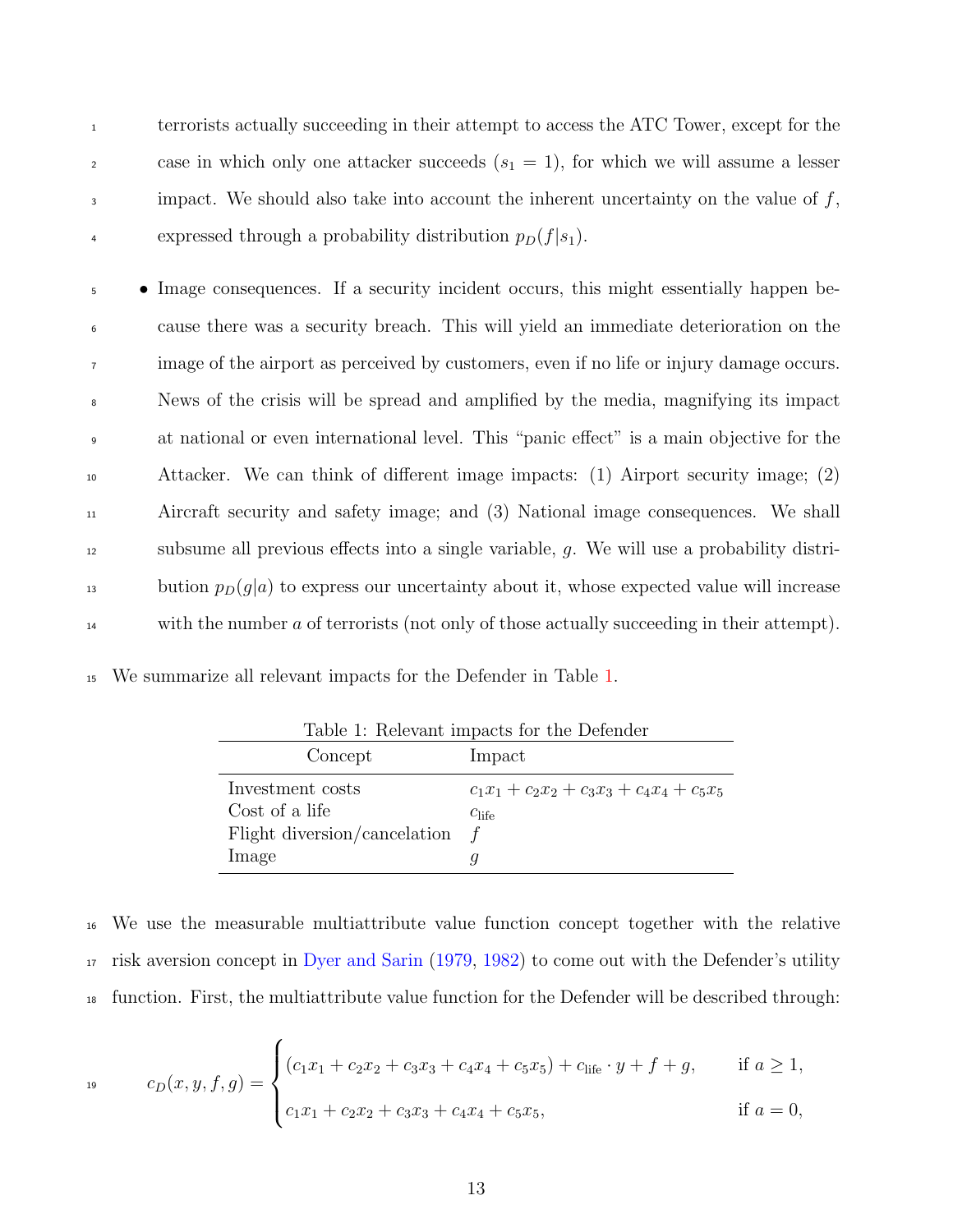<sup>1</sup> effectively monetizing consequences. We then consider that the Defender is constant risk 2 averse with respect to  $c_D$ . Thus, her utility function is (strategically equivalent to)  $u_D(c_D)$  =  $\text{3}$  –  $\exp(k_D \cdot c_D)$ , with  $k_D > 0$ .

Then, once she has assessed all the involved uncertainties,  $p_D(f|s_1)$ ,  $p_D(g|a)$ ,  $p_{0,x}^D$ ,  $p_{a,x}^D$ <sup>5</sup> and  $p_{s_1,a,x}^D$ , she has to compute the expected utility of each alternative, proceeding through <sup>6</sup> the following steps:

7 1. Compute the random expected utility  $\psi_D(x, a, s_1, y)$  when  $a \geq 1$ 

s 
$$
\psi_D(x, a, s_1, y) = \iint u_D \left( \sum_{j=1}^5 c_j x_j + c_{life} \cdot y + f + g \right) p_D(f|s_1) p_D(g|a) \, df \, dg.
$$

9 2. Compute the random expected utility  $\psi_D(x, a, s_1)$  when  $a \geq 1$ 

$$
\psi_D(x, a, s_1) = \sum_{y=0}^m p_{y,a}^D \psi_D(x, a, s_1, y),
$$

<sup>11</sup> where

 $p_{y,a}^D = Pr(y \text{ } casualties \text{ } on \text{ } Defender's \text{ } side|a \text{ } terrorists \text{ } attacking).$ 

13 3. Compute the random expected utility  $\psi_D(x, a)$  when  $a \geq 1$ 

$$
\psi_D(x,a) = \sum_{s_1=0}^a p_{s_1,a,x}^D \psi_D(x,a,s_1),
$$

<sup>15</sup> status where  $p_{s_1,a,x}^D$  models the Defender's beliefs about the number of those terrorists actually  $16$  succeeding when the investment is x, and the number of terrorists is a.

 $\mu$  4. Compute the random expected utility  $\bar{\psi}_D(x)$  when  $a \geq 1$ 

$$
\bar{\psi}_D(x) = \sum_{a=1}^5 p_{a,x}^D \,\psi_D(x,a),
$$

 $\mathcal{L}_{\text{19}}$  as a universe p $_{a,x}^D$  models her beliefs about the number of terrorists performing the attack when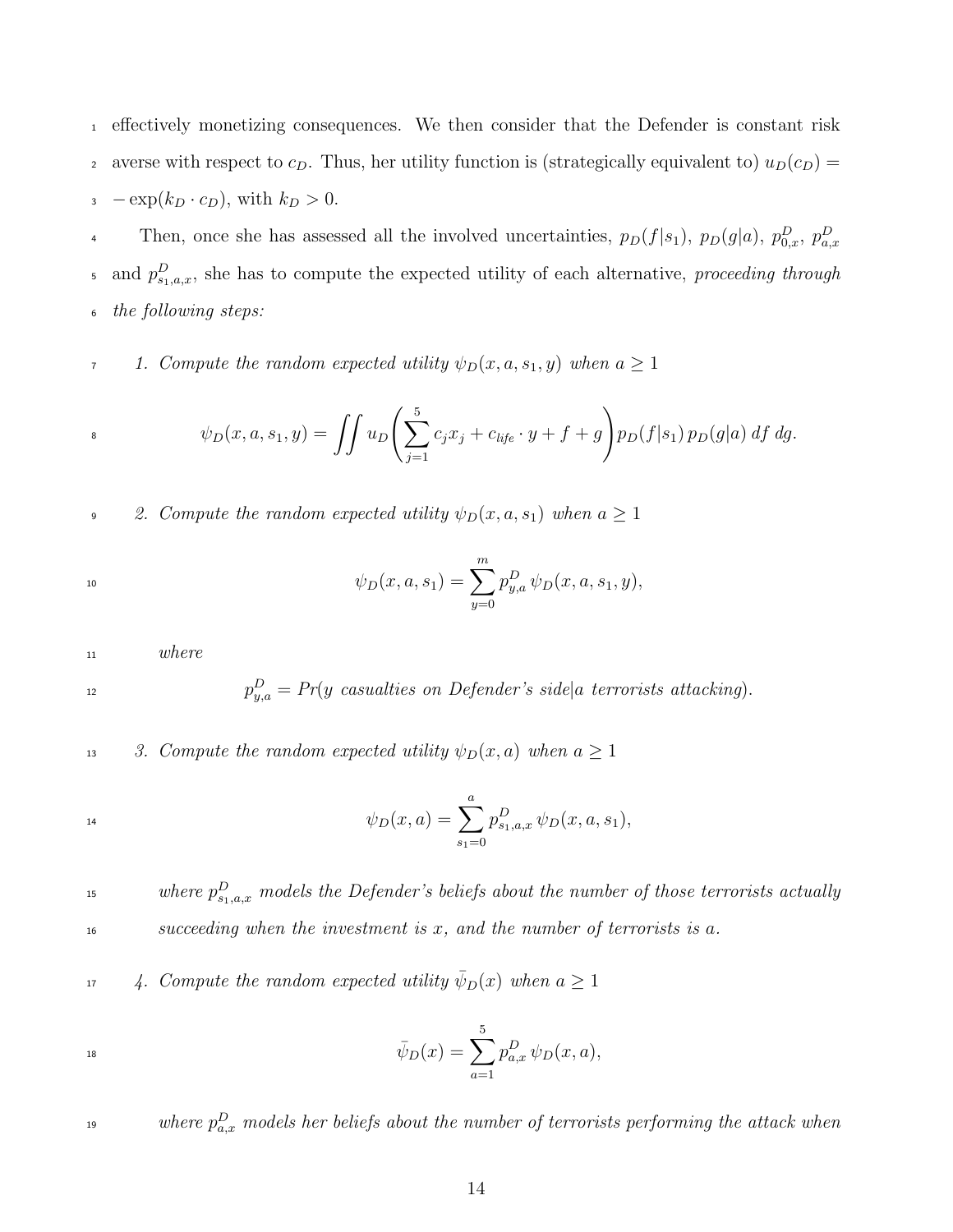$\Delta$  the investment is x.

#### 2 5. Compute the random expected utility  $\psi_D(x)$

$$
\psi_D(x) = p_{0,x}^D u_D\left(\sum_{j=1}^5 c_j x_j\right) + \bar{\psi}_D(x).
$$

<sup>4</sup> All the previous steps can be aggregated in a single expression

<span id="page-14-0"></span>
$$
\psi_D(x) = p_{0,x}^D u_D \left( \sum_{j=1}^5 c_j x_j \right) + \sum_{a=1}^5 p_{a,x}^D \times \left\{ \sum_{s_1=0}^a p_{s_1,a,x}^D \right\}
$$
  
\n
$$
\times \left[ \sum_{y=0}^m p_{y,a}^D \iint u_D \left( \sum_{j=1}^5 c_j x_j + c_{\text{life}} \cdot y + f + g \right) p_D(f|s_1) p_D(g|a) \, df \, dg \right] \right\}, \tag{1}
$$

 $\mathbf{p}_{y,a}^D$  is the probability of having y casualties on Defender's side, given that there are  $\alpha$  a terrorists attacking;  $p^{D}_{s_{1},a,x}$  models the Defender's beliefs about the number of terrorists actually succeeding when the investment is x, and the number of terrorists is a; and  $p_{a,x}^D$ <sup>12</sup> models her beliefs about the number of terrorists performing the attack when the investment <sup>13</sup> is x. She must then find the maximum expected utility countermeasure portfolio

$$
\max_{x \in \mathcal{D}_1} \quad \psi_D(x).
$$

<sup>15</sup> Provided that the number of portfolios is not too large, this can be accomplished by eval-<sup>16</sup> uating all portfolios  $x \in \mathcal{D}_1$ . Should the number of portfolios be large, we would typically proceed by simulating  $\psi_D$  at a few x values, fitting a regression metamodel  $\hat{\psi}_D(x)$ , see e.g. <sup>18</sup> [Kleijnen and Sargent](#page-31-5) [\(2000\)](#page-31-5), and solving for

$$
\max_{x \in \mathcal{D}_1} \quad \hat{\psi}_D(x).
$$

<sup>20</sup> Note that we shall need Monte Carlo simulation to evaluate the integral in [\(1\)](#page-14-0).

<sup>21</sup> Of all the elements that need to be assessed by the Defender, she will only find structural <sup>22</sup> difficulties in modeling  $p_{a,x}^D$ . This will requires strategic thinking, as we describe below.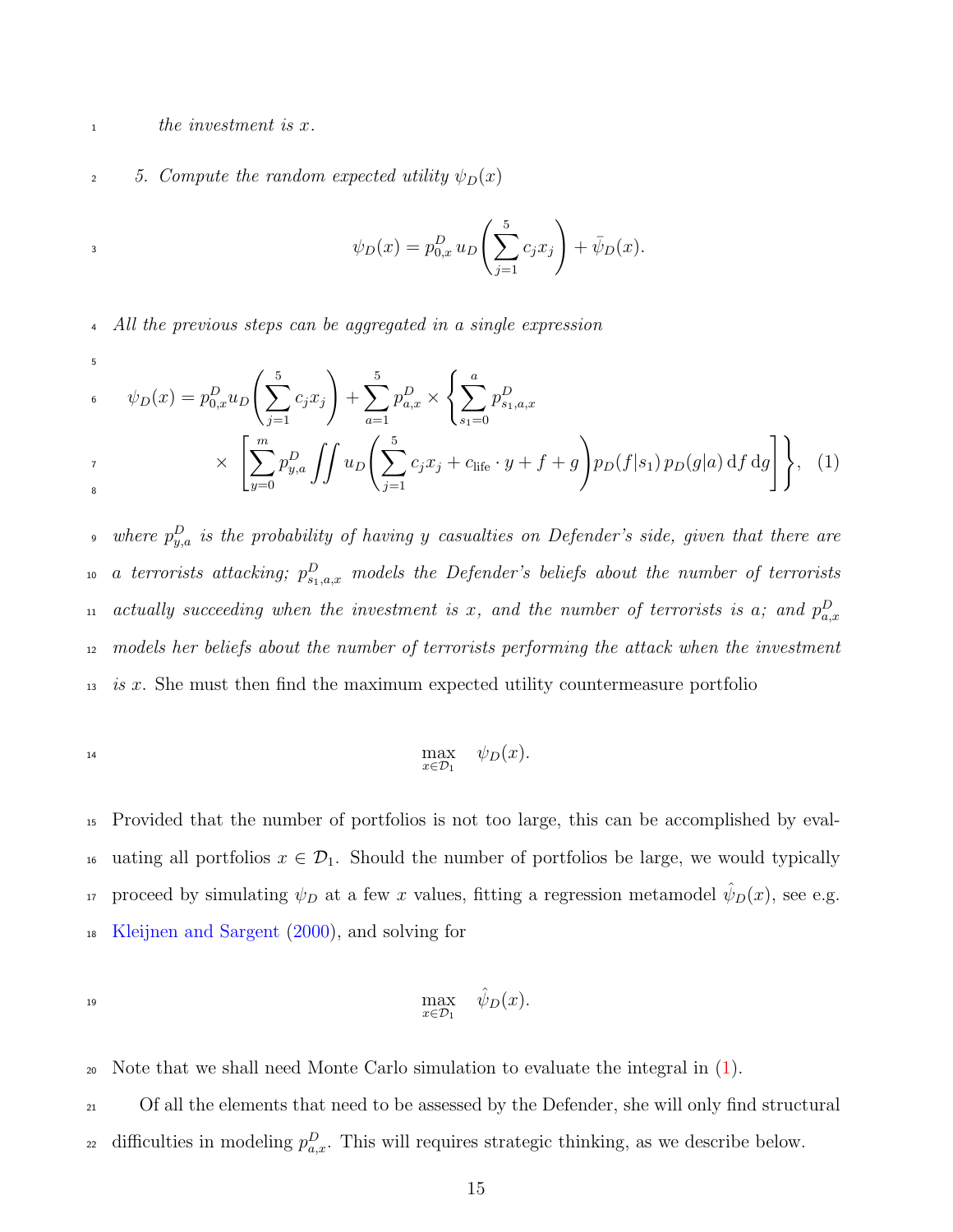#### <sup>1</sup> 3.2 The Attacker's problem

<sup>2</sup> In order to come out with  $p_{a,x}^D$ , we describe now the Attacker's problem, whose influence <sup>3</sup> diagram is shown in Figure [3,](#page-15-0) together with the involved random variables and their depen-<sup>4</sup> dencies.



<span id="page-15-0"></span>Figure 3: Influence diagram for the Attacker's problem.

- <sup>5</sup> Regarding the dynamics of the Attacker, we have that:
- 6 1. The Attacker sees the security measures deployed by the Defender  $(x_1, x_2, x_3, x_4, x_5)$ .
- 7 2. The Attacker decides his attack  $a \in \mathcal{A}$ . If he decides not to attack, the consequences <sup>8</sup> are negligible for him.
- 9 3. In case of attacking, he observes the result of the attack,  $s_1$ , and faces his operational  $10$  consequences. We model this by defining two variables,  $z_1$  and  $w_1$ , representing the 11 number of terrorists killed and detained in the attack, with  $\{z_1, w_1\} \in \{0, 1, \ldots, a-s_1\}$ 12 and  $z_1+w_1 \le a-s_1$ . The remaining terrorists,  $a-s_1-z_1-w_1$ , will manage to get away. 13 Note that we explicitly distinguish between being killed or imprisoned (only suicide <sup>14</sup> terrorists will be most likely indifferent between both possibilities, but they do not seem <sup>15</sup> to be a real threat in the political context of the incumbent country. Therefore, we shall <sup>16</sup> not consider here such possibility).

<sup>17</sup> 4. In case of a successful attack, he faces the recovery measures deployed by the Defender  $\alpha$  and its consequences. We assume that, after the intervention of the SPF,  $s_2$  terrorists 19 will be killed, with  $s_2 \in \{0, 1, \ldots, s_1\}$ , and the rest,  $s_1 - s_2$ , are detained. Here,  $d_2$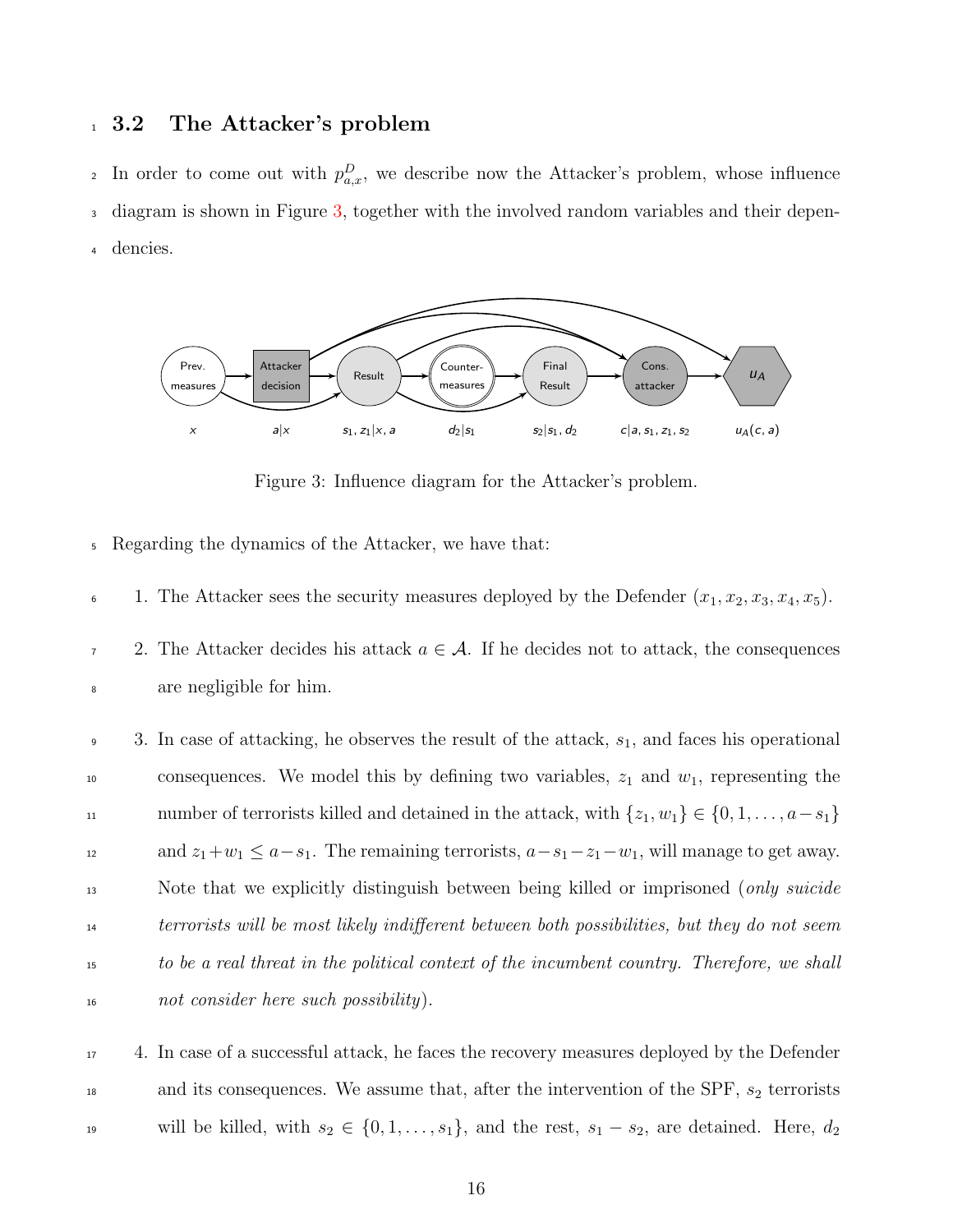| $\mathbf{1}$   | is a deterministic variable, which depends only on the outcome of the initial attack               |
|----------------|----------------------------------------------------------------------------------------------------|
| $\overline{c}$ | performed by the terrorists, $s_1$ . If $s_1 = 0$ (failed attack), the SPF is not called on, i.e., |
| $\mathbf{3}$   | $d_2 = 0$ . Otherwise, $d_2 = 1$ , meaning that the SPF will intervene.                            |
| $\overline{4}$ | 5. He gets the corresponding utility.                                                              |
| 5              | The Defender considers that the relevant multiple consequences for the Attacker are:               |
| 6              | • Preparation costs. As for many other types of terrorist attacks, preparation costs are           |
| $\overline{7}$ | not particularly high, especially when compared with the consequences they aim at                  |
| $\,8\,$        | inflicting to the Defender. We shall assume a fixed cost $c_p$ for the whole operation per         |
| $\overline{9}$ | each involved terrorist.                                                                           |
| 10             | • Whether they are able or not to take control over air traffic operations. This is the            |
| $11\,$         | main target for terrorists. To simplify matters, we assume that the terrorists give                |
| 12             | the same value as the Defender to image and operational consequences, i.e., $f$ and                |
|                |                                                                                                    |

<sup>13</sup> g. We shall use also probability distributions  $p_A(f|s_1)$  and  $p_A(g|a)$  to describe the Attacker's uncertainty about such consequences, and his belief that they will depend on the number of successful and total attackers, respectively.

 • The number of terrorists killed or detained. We shall assume that the terrorists put a value  $c'_{\text{life}}$  to their lives and a value  $c_d$  to the fact of being detained.

<span id="page-16-0"></span> As before, we consider the same approach to model the Attacker's utility function. First, we aggregate the attributes in a multiattribute value function

$$
c = \begin{cases} f + g - c_p - c'_{\text{life}} \cdot (z_1 + s_2) - c_d \cdot (w_1 + s_1 - s_2), & \text{if } a \ge 1, \\ -c_p, & \text{if } a = 0, \end{cases}
$$
(2)

 and, then, assume that the Attacker is risk prone in benefits. Therefore, his utility function is strategically equivalent to

$$
u_A(c) = \exp(k_A \cdot c), \ k_A > 0.
$$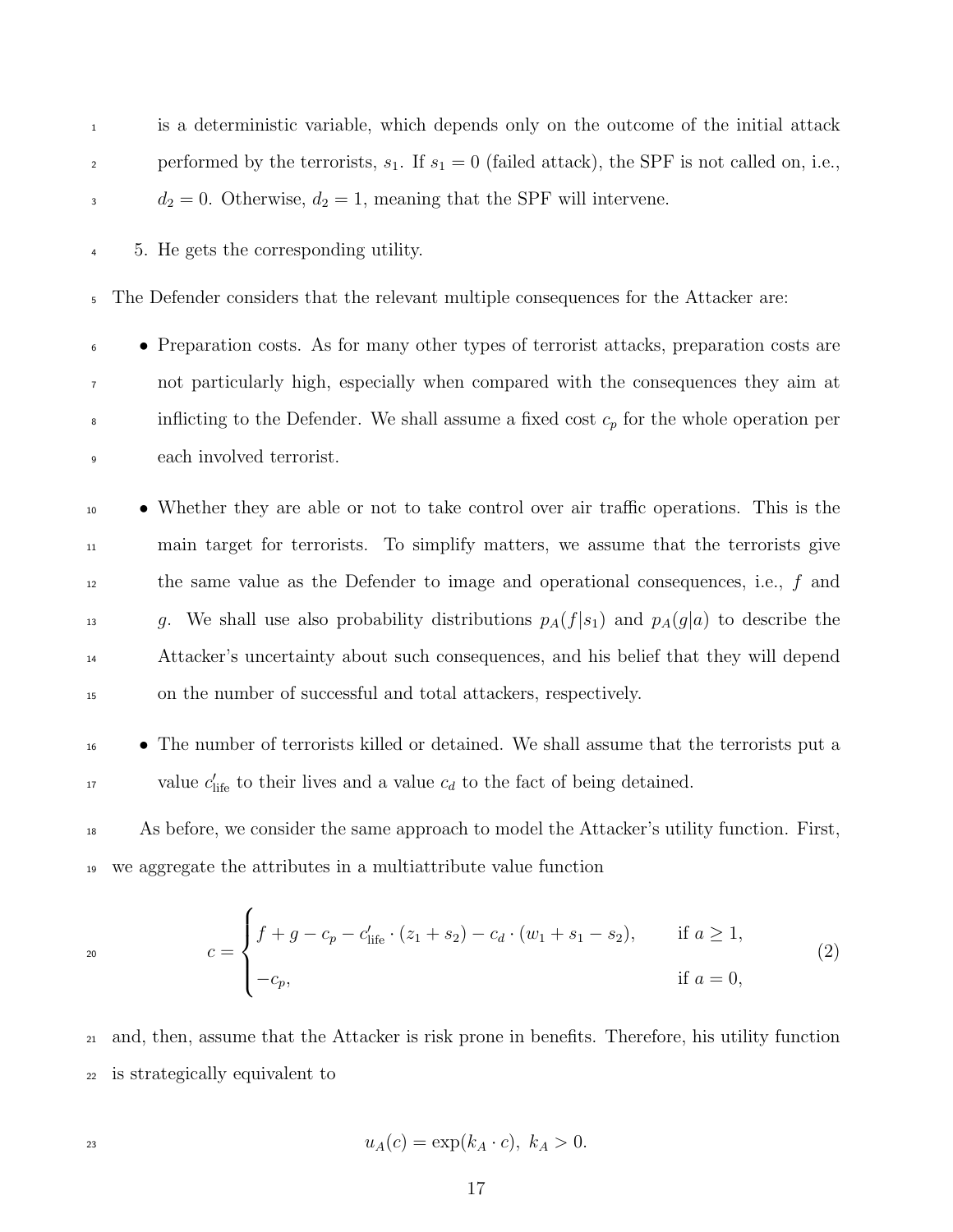<sup>1</sup> The elements involved in solving the Attacker's problem are:

 $\bullet$  (s<sub>1</sub>, z<sub>1</sub>, w<sub>1</sub>, a – s<sub>1</sub> – z<sub>1</sub> – w<sub>1</sub>), is the initial result of the attack, in terms of the number of terrorists succeeding, killed, detained or escaping. We shall consider a distribution  $p_{s_1, z_1, a, x}^A = p_A(s_1, z_1, w_1 | a, x)$  to model the Attacker's beliefs about the probabilities  $\frac{1}{5}$  over the four incumbent events, given the investments x and the number of terrorists a. We assume that the more defensive resources, the less terrorists will be likely to succeed in the attack or escape after it in case they fail. Regarding technological measures (cameras, metal detectors and X-ray devices), they will only have influence on the detention of terrorists, whereas human resources (police and private security) could also cause some casualties among the attackers.

- $\bullet$  s<sub>2</sub>, is the final result of the attack, after the intervention of the SPF.  $p_A(s_2|s_1)$  models <sup>12</sup> the Attacker's beliefs about it.
- <sup>13</sup> The steps needed to solve the Attacker's problem are:
- $14$  1. We integrate out the uncertainty over c. We get the expected utility

$$
\psi_A(a, s_1, z_1, w_1, s_2) = \iint u_A(c) \, p_A(f|s_1) \, p_A(g|a) \, df \, dg,
$$

<sup>16</sup> where c is defined in [\(2\)](#page-16-0), and  $p_A(f|s_1)$  and  $p_A(g|a)$  are the densities over f and g, 17 which, in turn, induce the distribution  $p_A(c|a, s_1, z_1, w_1, s_2)$ .

<sup>18</sup> 2. We reduce the uncertainty over  $s_2$ . We get the expected utility  $\psi_A(a, s_1, z_1, w_1)$  as

$$
\psi_A(a,s_1,z_1,w_1)=\sum_{s_2\in\mathcal{S}_2}p_A(s_2|s_1)\,\psi_A(a,s_1,z_1,w_1,s_2).
$$

20 3. We eliminate the uncertainty over  $s_1$ . We get the expected utility  $\psi_A(a, x)$  as

$$
\psi_A(a,x) = \sum_{s_1, z_1, w_1 \in \mathcal{S}_1} p_A(s_1, z_1, w_1 | a, x) \psi_A(a, s_1, z_1, w_1).
$$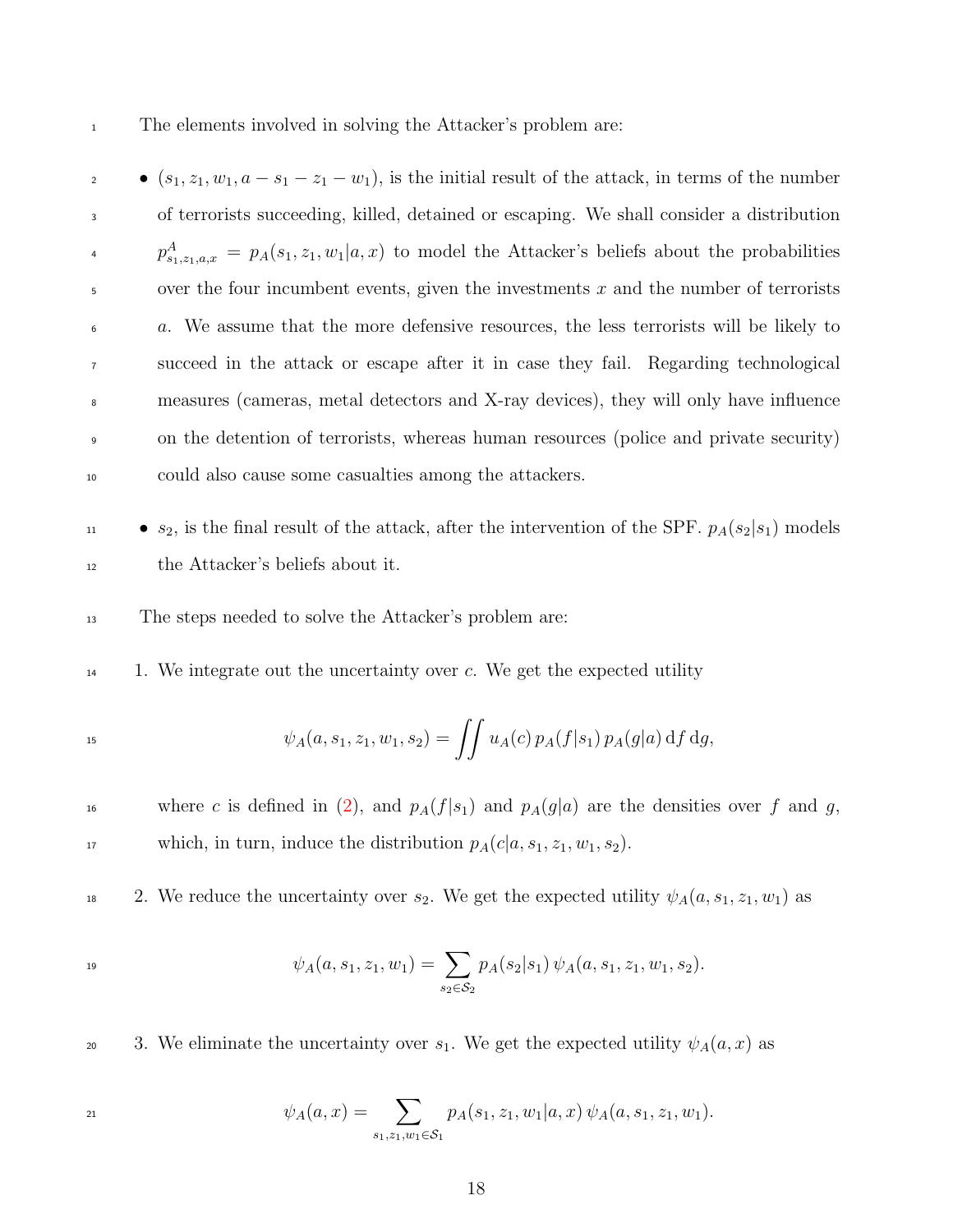<sup>1</sup> 4. We find the optimal strategy for the Attacker by solving

$$
\psi_A(x) = \max_{a \in \mathcal{A}} \psi_A(a, x).
$$

3 This provides  $a(x) = \arg \max_a \psi_A(a, x)$ , the optimal attack level when the security 4 investment is x.

5 Note, however, that we have uncertainty about  $u_A(\cdot)$ ,  $p_A(f|\cdot)$ ,  $p_A(g|\cdot)$ ,  $p_A(s_2|\cdot)$  and  $p_A(s_1, z_1, z_2)$  $w_1(\cdot)$ , which we model through the random utilities and probabilities  $U_A(\cdot)$ ,  $P_A(f|\cdot)$ ,  $P_A(g|\cdot)$ ,  $P_A(s_2|\cdot)$  and  $P_A(s_1, z_1, w_1|\cdot)$ . Then, we propagate such uncertainty as follows, for each x:

<sup>8</sup> 1. Compute the random expected utility

$$
\Psi_A(a, s_1, z_1, w_1, s_2) = \iint U_A(c) P_A(f|s_1) P_A(g|a) \, df \, dg.
$$

<sup>10</sup> 2. Compute the random expected utility

$$
\Psi_A(a,s_1,z_1,w_1)=\sum_{s_2\in\mathcal{S}_2}P_A(s_2|s_1)\Psi_A(a,s_1,z_1,w_1,s_2).
$$

<sup>12</sup> 3. Compute the random expected utility

$$
\Psi_A(a,x) = \sum_{s_1, z_1, w_1 \in \mathcal{S}_1} P_A(s_1, z_1, w_1 | a, x) \Psi_A(a, s_1, z_1, w_1).
$$

<sup>14</sup> 4. Compute the random optimal alternative

$$
A(x) = \arg \max_{a \in \mathcal{A}} \Psi_A(a, x).
$$

<sup>16</sup> Then, we would have that the desired distribution  $p_{a,x}^D$  in [\(1\)](#page-14-0) would be  $p_{a,x}^D = \Pr(A(x) = a)$ .  $17$  In order to estimate it, we may proceed by simulation as follows, where K is the Monte <sup>18</sup> Carlo sample size: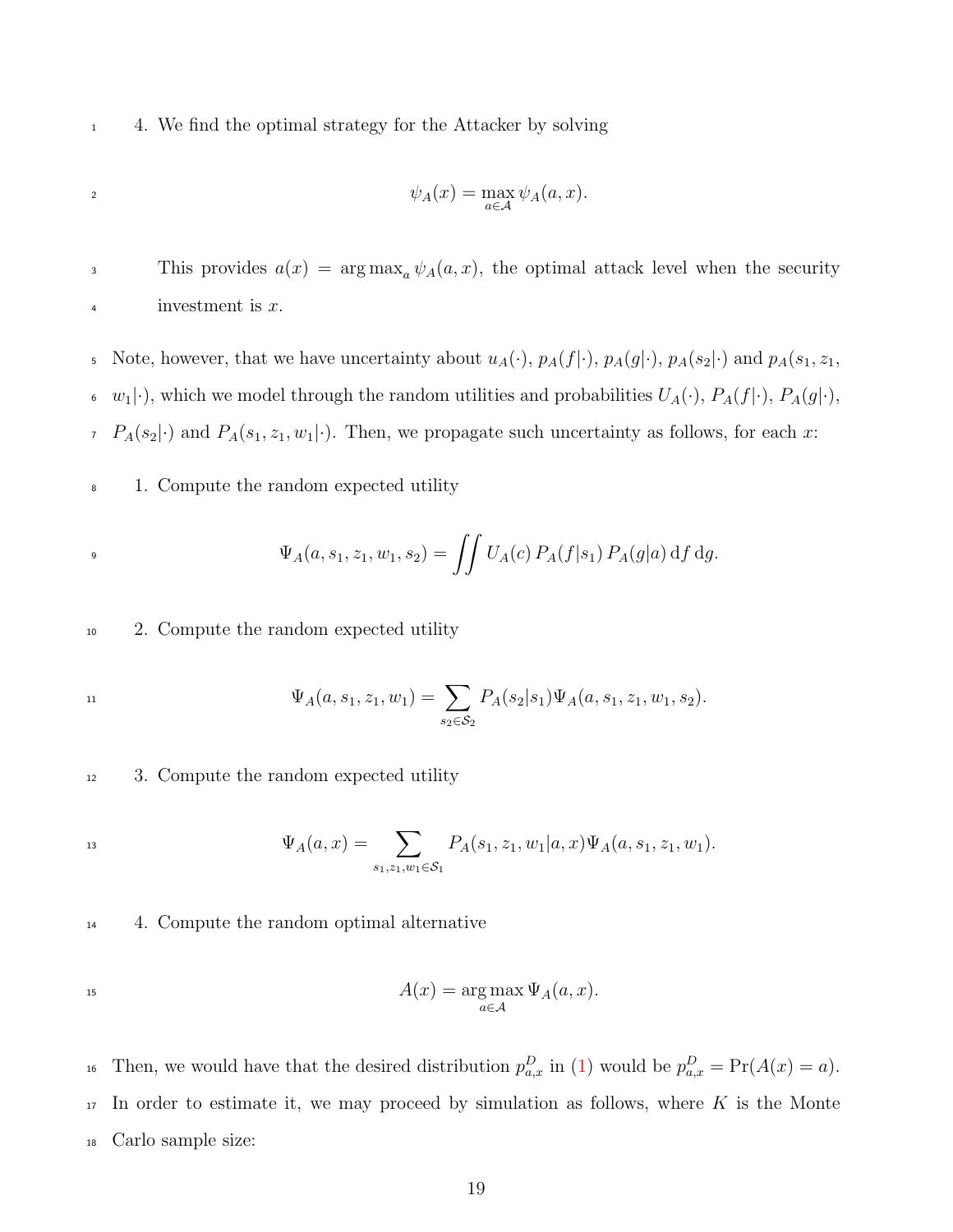Algorithm 1: Simulating the optimal attack level

For each x For  $i = 1$  to  $K$ Sample  $U^i_A(\cdot), P^i_A(f|\cdot), P^i_A(g|\cdot), P^i_A(s_2|\cdot), P^i_A(s_1, z_1, w_1|\cdot)$ . Compute  $\Psi_{\mathtt{A}}^{\mathtt{i}}(\mathtt{a},\mathtt{s}_1, \mathtt{z}_1, \mathtt{w}_1, \mathtt{s}_2) = \int\int \mathtt{U}_{\mathtt{A}}^{\mathtt{i}}(\mathtt{c}) \, \mathtt{P}_{\mathtt{A}}^{\mathtt{i}}(\mathtt{f}|\mathtt{s}_1) \, \mathtt{P}_{\mathtt{A}}^{\mathtt{i}}(\mathtt{g}|\mathtt{a}) \, \mathtt{d}\mathtt{f} \, \mathtt{d}\mathtt{g}.$ Compute  $\Psi^{\texttt{i}}_\texttt{A}(\texttt{a}, \texttt{s}_\texttt{1}, \texttt{z}_\texttt{1}, \texttt{w}_\texttt{1}) = \ \sum$  $\mathbf{s}_2 \in \mathcal{S}_2$  $P_{A}^{i}(s_{2}|s_{1})\Psi_{A}^{i}(a,s_{1},z_{1},w_{1},s_{2}).$ Compute  $\Psi^{\mathtt{i}}_{\mathtt{A}}(\mathtt{a}, \mathtt{x}) = -\sum_{\mathtt{A}}% \pi_{\mathtt{A}}(\mathtt{A}, \mathtt{A}, \mathtt{A}, \mathtt{A}, \mathtt{A}, \mathtt{A}, \mathtt{A}, \mathtt{A}, \mathtt{A}, \mathtt{A}, \mathtt{A}, \mathtt{A}, \mathtt{A}, \mathtt{A}, \mathtt{A}, \mathtt{A}, \mathtt{A}, \mathtt{A}, \mathtt{A}, \mathtt{A}, \mathtt{A}, \mathtt{A}, \mathtt{A}, \mathtt{A}, \mathtt{A}, \mathtt{A}, \mathtt{A}, \mathtt{A}, \mathtt{A$  $\mathtt{s}_1,\mathtt{z}_1,\mathtt{w}_1{\in}\mathcal{S}_1$  $P_{A}^{i}(s_1, z_1, w_1 | a, x) \Psi_{A}^{i}(a, s_1, z_1, w_1).$ 

Compute the random optimal alternative

$$
A^i = \text{arg}\, \text{max}_a\, \Psi^i_A(a,x).
$$

<span id="page-19-1"></span>2 Finally, we approximate  $Pr(A(x) = a) \approx #\{1 \le i \le K : A^i = a\}/K$ .

# <span id="page-19-0"></span><sup>3</sup> 4 A Case Study

1

<sup>4</sup> We consider the case of a small-size international airport. In what follows, we shall express all the involved costs in euros, as it is the relevant currency in the incumbent case. It has an average annual budget of 3 million euros, with around 5% of the total budget, 150,000 euros, to be invested in new security measures on top of the current ones. We first discuss issues related with the Defender's problem. Then, we give details related to the point of view of the Attacker. The assessments were made with the aid of the experts of the incumbent airports, later validated in an airport security expert workshop and checked for robustness through sensitivity analysis.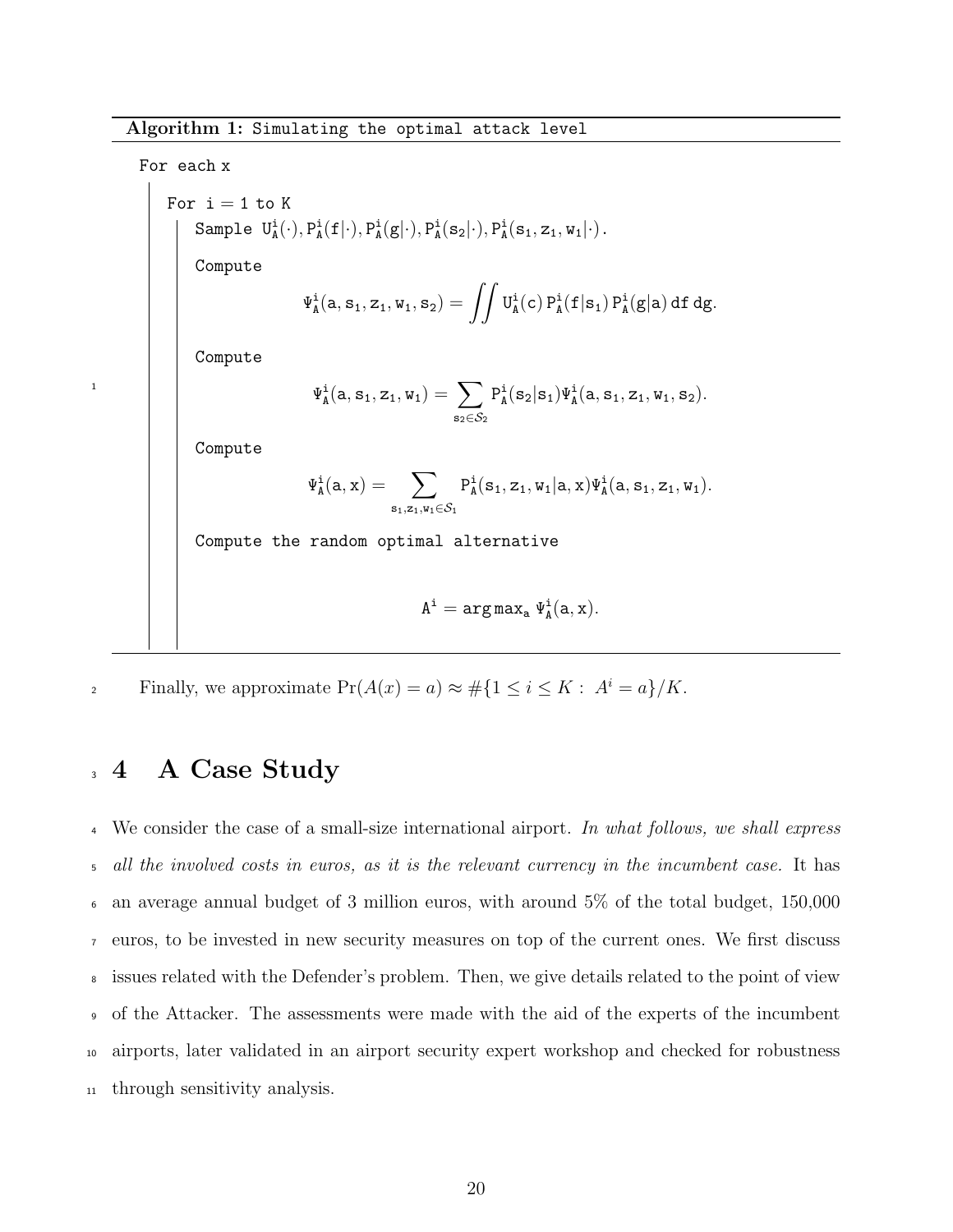#### <sup>1</sup> 4.1 Defender's assessments

<sup>2</sup> According to the airport authorities, they are considering the maximum planned investments <sup>3</sup> in security resources summarized in Table [2.](#page-20-0) We have also included the qualitative deterrent <sup>4</sup> and detection rates of these measures, as assessed by the airport authorities.

| Table 2: Maximum planned investments in security measures<br>Annual cost $(\epsilon)/$ unit Deterrence<br>Measure<br>Detection<br>Max |                       |                                            |                                                       |                                                                                                  |  |
|---------------------------------------------------------------------------------------------------------------------------------------|-----------------------|--------------------------------------------|-------------------------------------------------------|--------------------------------------------------------------------------------------------------|--|
| Cameras<br>Metal detectors<br>X-ray devices<br>Police<br>Private security                                                             | $\mathfrak{h}$<br>- 9 | 650<br>6,500<br>90,000<br>19,200<br>15,600 | Moderate-high<br>Moderate<br>Moderate<br>High<br>High | Moderate (persons)<br>High (material)<br>High (material)<br>High (persons)<br>Moderate (persons) |  |

<span id="page-20-0"></span>Table 2: Maximum planned investments in security measures

 We assessed that the number of casualties on the Defender's side follows a binomial 6 distribution  $y \sim \mathcal{B}in(m, p_d)$  with a small probability  $p_d$  (indiscriminate killing does not seem to be a target for terrorist in our scenario and, therefore, few casualties are to be expected  $\epsilon$  on the Defender's side), which will depend, in turn, on the number of terrorists a. We use 9 expert judgement to elicit the value of  $p_d$ . We start with  $p_d = 0.005 \cdot a$ . As an illustration, if we set the number of persons on the Defender's side present at the moment of the attack to be  $m = 100$ , the expected number of casualties during an attack would vary between 0.5 (when only one terrorist performs the attack) and 2.5 (when the cell is composed of five terrorists). As far as quantifying the value of a human life, we shall use the statistical value of life (adapted to the country in our scenario), estimating it in 2 million euros for the Defender, see [Viscusi and Aldy](#page-31-6) [\(2003\)](#page-31-6) for a review on the topic.

<sup>16</sup> We specify now  $p_D(f|s_1)$ . We use a truncated normal distribution with a mean value  $\mu_f$ <sup>17</sup> dependent on the number of attackers succeeding to access the Tower. If  $s_1 = 1$ , we assume <sup>18</sup> a smaller impact than when  $s_1 \geq 2$ . This seems reasonable, since if there is more than one <sup>19</sup> terrorist taking hold of the ATC Tower, it will be more likely that they will be able to affect, <sup>20</sup> for longer and with more severe consequences, air traffic operations than if only one of them <sup>21</sup> is able to get into the ATC Tower. Besides, we also take into account different scenarios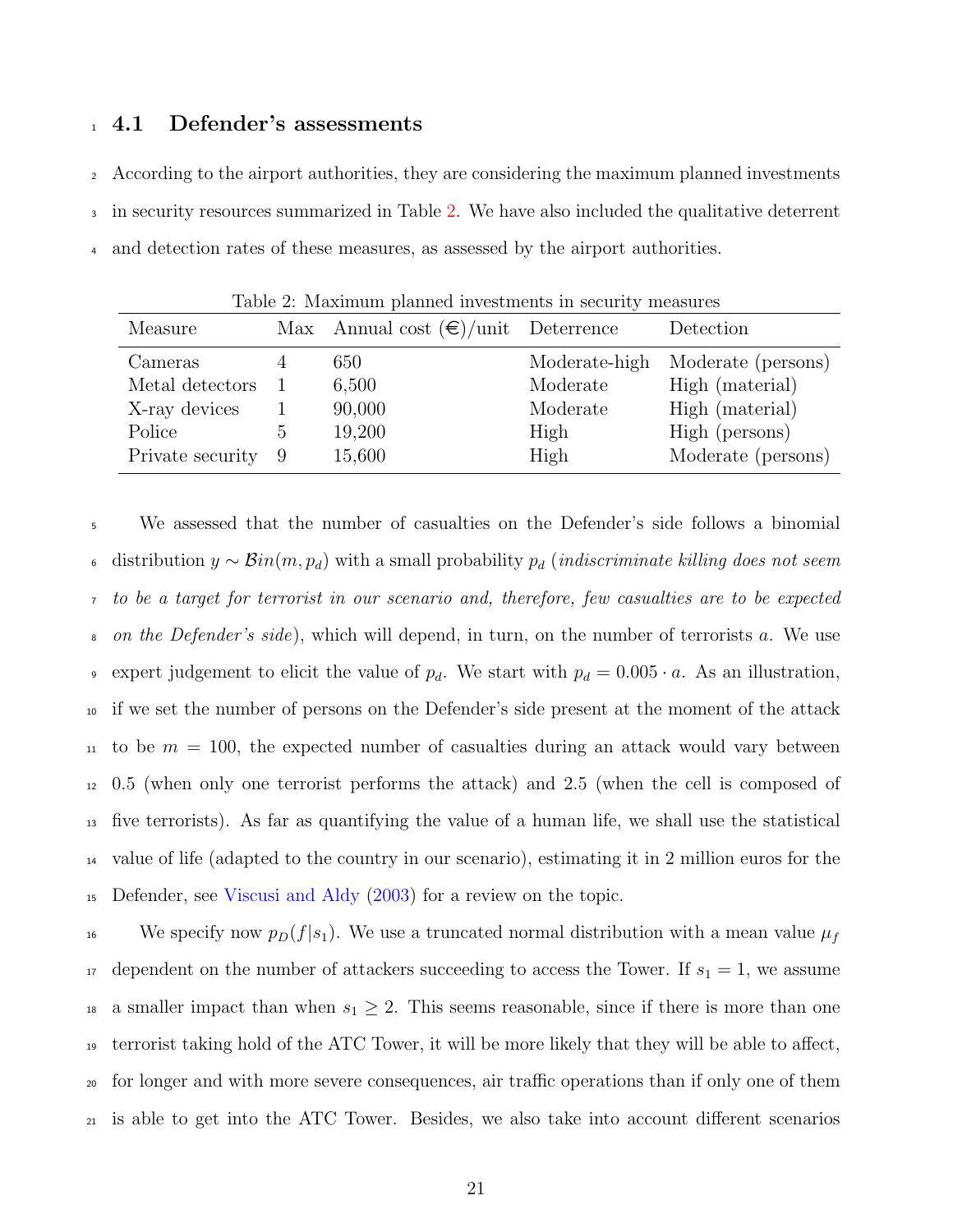<sup>1</sup> for the potential damages caused by terrorists, depending on the air traffic complexity and <sup>2</sup> density during the attack period. Upon discussion with experts, we considered three possible <sup>3</sup> scenarios, which are representative of the usual activity at the incumbent airport:

- <sup>4</sup> Low traffic level (L): one international flight and four training local flights simultane-<sup>5</sup> ously.
- $\bullet \quad \bullet \quad$  Medium traffic level (M): two international flights, one domestic flight and six training <sup>7</sup> local flights simultaneously.

<sup>8</sup> • High traffic level (H): four international flights, two domestic flights and eight training <sup>9</sup> local flights simultaneously.

<sup>10</sup> With all these elements in mind, we assume that the flight diversion and consequences costs <sup>11</sup> follow a truncated normal distribution

$$
f \sim \mathcal{TN}(\mu_f|s_1, \sigma_f^2),
$$

13 with different expected values depending on  $s_1$  and on the traffic level, which have been as-<sup>14</sup> sessed through expert elicitation as shown in Table [3.](#page-21-0) We have also indicated, in parentheses, <sup>15</sup> the corresponding standard deviation  $\sigma_f$ , as assessed by our experts.

<span id="page-21-0"></span>

| Table 3: Expected cancelation/diversion costs $(s_1 \geq 1)$ |                                                                   |                                                             |                               |  |  |  |
|--------------------------------------------------------------|-------------------------------------------------------------------|-------------------------------------------------------------|-------------------------------|--|--|--|
|                                                              |                                                                   | M                                                           | H                             |  |  |  |
|                                                              | $s_1 = 1 \quad 5 \cdot 10^4 \ (8 \cdot 10^4) \quad 10^5 \ (10^5)$ |                                                             | $2 \cdot 10^5 (2 \cdot 10^5)$ |  |  |  |
|                                                              | $s_1 \geq 2 \quad 10^5 \ (10^5)$                                  | $2 \cdot 10^5 (2 \cdot 10^5)$ $4 \cdot 10^5 (3 \cdot 10^5)$ |                               |  |  |  |

Table 3: Expected cancelation/diversion costs  $(s_1 \geq 1)$ 

<sup>16</sup> A similar reasoning can be applied to the model for image costs, which are assumed to <sup>17</sup> follow a truncated normal distribution

$$
g \sim \mathcal{TN}(\mu_g, \sigma_g^2 = 10^8).
$$

<sup>19</sup> However, in this case, the entailed consequences depend on the total number of terrorists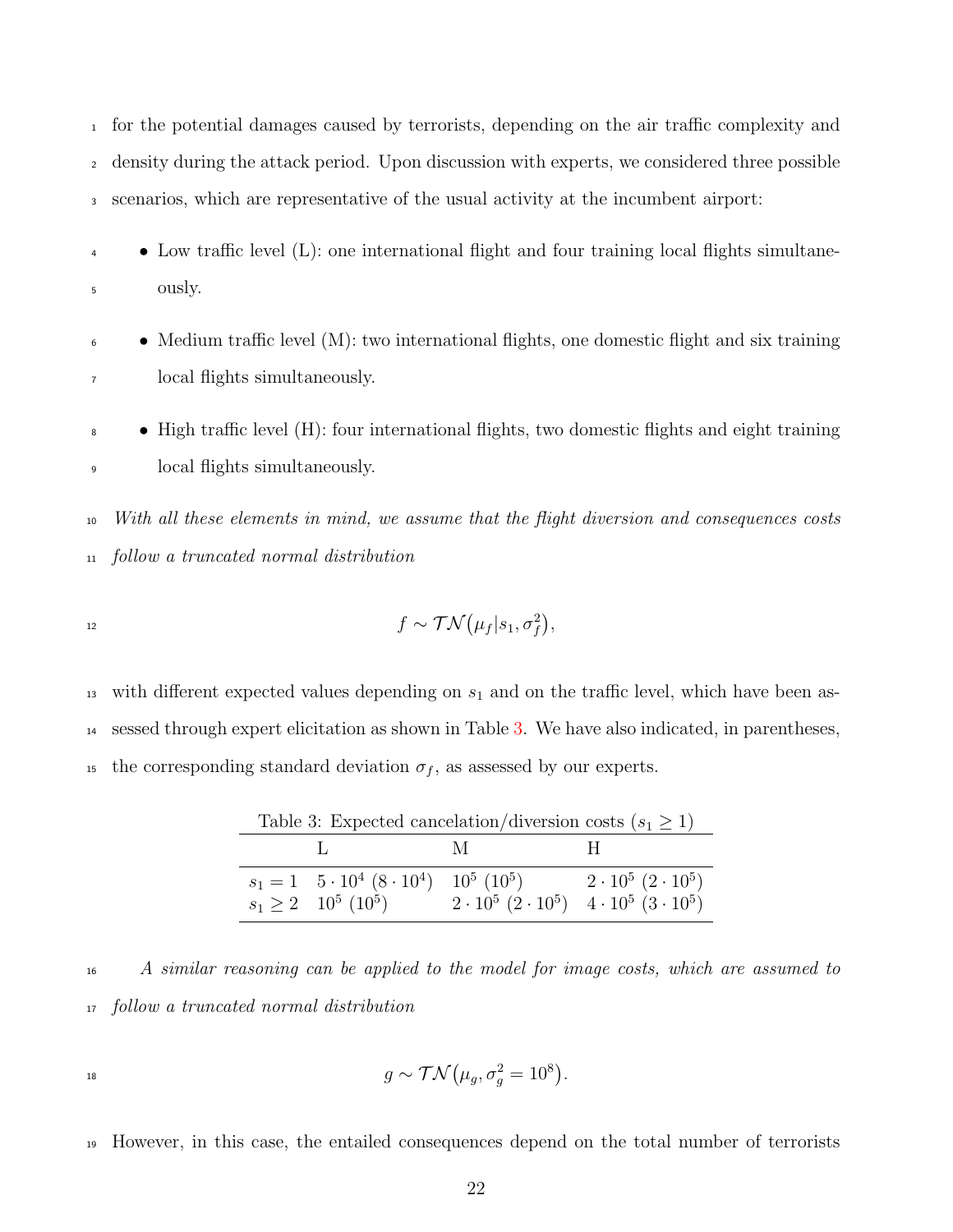initially launching the attack, a, because, even if none of them succeeds in the attack, their attempt will still have some impact on the airport image. The expected costs, which have been again elicited with the aid of experts, are shown in Table [4.](#page-22-0) As we can observe, <sup>4</sup> the influence of each additional successful terrorist is mitigated. The variance  $\sigma_g^2$  has been considered equal for the three scenarios of concern.

<span id="page-22-0"></span>

| Table 4: Expected image costs $(a \ge 1)$ |         |                                                                                                            |  |  |  |
|-------------------------------------------|---------|------------------------------------------------------------------------------------------------------------|--|--|--|
|                                           | $L = M$ |                                                                                                            |  |  |  |
|                                           |         | $\mu_a  a \quad 10^5 \cdot \sqrt{a} \quad 1.5 \cdot 10^5 \cdot \sqrt{a} \quad 2 \cdot 10^5 \cdot \sqrt{a}$ |  |  |  |

<sup>6</sup> Regarding the number of terrorists succeeding, killed, detained or escaping on the first *r* stage of the attack, we shall consider a multinomial distribution,  $(s_1, z_1, w_1, a-s_1-z_1-w_1)$  ∼  $\mathcal{M}(a; \delta'_1, \delta'_2, \delta'_3, \delta'_4)$ , with  $\delta'_i = \delta_i/\delta_s$ ,  $i = 1, 2, 3, 4$ , being  $\delta_s = \sum_{i=1}^4 \delta_i$ . Using expert opinion, 9 we adjusted the following expressions for  $\delta_1, \delta_2, \delta_3, \delta_4$ :

 $\delta_1 = \gamma_{1,r} \cdot \exp\left(-\sum_{j=1}^5 \gamma_{1,j} x_j\right),$  $\delta_2 = \gamma_{2,r} \Big[ 1 - \exp \Big( - \gamma_{2,4} x_4 - \gamma_{2,5} x_5 \Big) \Big],$  $\delta_3 = 1 - \exp\left(-\sum_{j=1}^5 \gamma_{3,j} x_j\right),$ <sup>13</sup>  $\delta_4 = \exp\left(-\sum_{j=1}^5 \gamma_{4,j} x_j\right),$ 

<sup>14</sup> which account for the fact that each additional unit of  $(x_1, x_2, x_3, x_4, x_5)$  is expected to reduce <sup>15</sup> the number of successful and escaped terrorists, and increase the number of terrorists killed <sup>16</sup> or detained.

 We have assessed, with the aid of experts, the following values for the incumbent param- eters, based on the qualitative values shown in the last two columns of Table [2.](#page-20-0) They reflect the expected impact of each additional resource on the outcome of the attack, and have been 20 chosen so that the  $\delta$ 's are always positive:

$$
P_{1,1} = 0.1, \gamma_{1,2} = 0.15, \gamma_{1,3} = 0.25, \gamma_{1,4} = 0.4, \gamma_{1,5} = 0.2; \gamma_{1,r} = 0.5.
$$

$$
\bullet \ \gamma_{2,4} = 0.3, \gamma_{2,5} = 0.1; \gamma_{2,r} = 0.3.
$$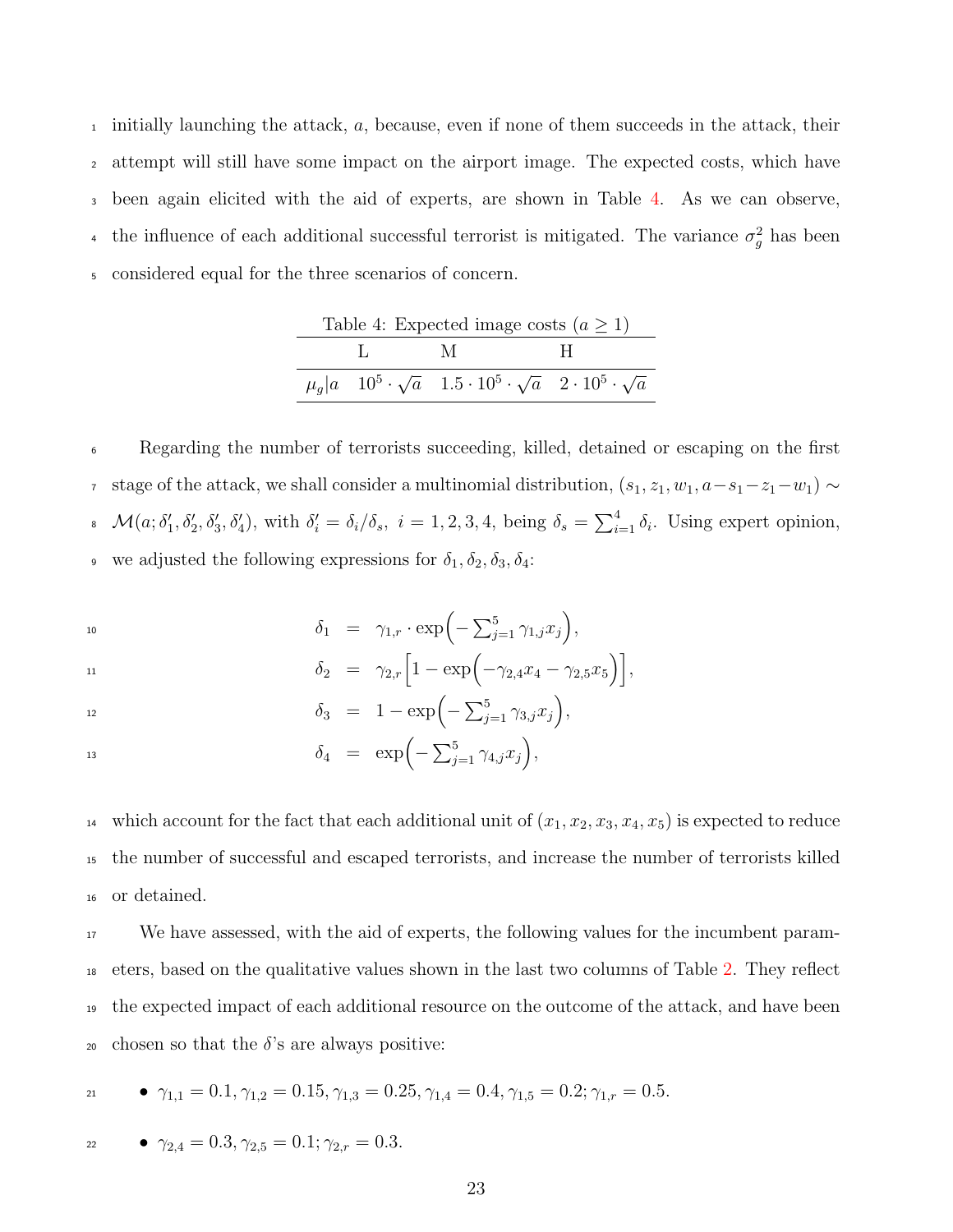$$
\gamma_{3,1} = 0.1, \gamma_{3,2} = 0.2, \gamma_{3,3} = 0.25, \gamma_{3,4} = 0.4, \gamma_{3,5} = 0.25.
$$

$$
\bullet \quad \gamma_{4,1} = 0.15, \gamma_{4,2} = 0.2, \gamma_{4,3} = 0.4, \gamma_{4,4} = 0.45, \gamma_{4,5} = 0.3.
$$

<sup>3</sup> Specifically, we asked the experts about the expected deterrent effect of each countermeasure 4 when considered separately, fitting the expression for  $\delta_i$ ,  $i = 1, \ldots, 4$  and obtaining the 5 corresponding  $\gamma$ 's. As an example, let us consider the expression for  $\delta_3$ , assuming that the 6 only countermeasure available is private security,  $x_5$ .  $\delta_3$  is the parameter of the multinomial <sup>7</sup> distribution related with the number of detained terrorists after the first attack. When  $x_5 = 0$ ,  $\in$  i.e., if there is no investment, we cannot expect more arrests ( $\delta_3 = 0$ ). On the other hand, <sup>9</sup> the experts considered that hiring one security guard is expected to imply the detention of no one terrorist (for a terrorist cell of five members)<sup>[1](#page-23-0)</sup>. With this value, we fitted  $\gamma_{35} = 0.25$ . <sup>11</sup> We checked for consistency of the assessment, asking the experts about the expected increase  $12$  in the detention rate if more than one security guard were to be hired, obtaining consistent <sup>13</sup> results. Similar reasonings were used to assess the rest of the involved parameters. The <sup>14</sup> value of  $\gamma_{1,r}$  expresses the operator's belief that the number of successful terrorists is expected <sup>15</sup> to be approximately half the number of those being able to escape when no resources are 16 deployed. A similar interpretation holds for  $\gamma_{2,r}$ , in that the number of killed terrorists is <sup>17</sup> expected to be approximately one third of the number of those being detained if all the <sup>18</sup> available resources were deployed. To further illustrate these values, let us consider the 19 number of police members,  $x_4$ , as if they were the only available preventive measure for the 20 Defender. Using the values of the  $\gamma_{\cdot,4}$ 's,  $\gamma_{1,r}$  and  $\gamma_{2,r}$  stated above, and assuming that  $a=5$ , <sup>21</sup> the expected number of succeeding, killed, detained or escaping terrorists for the different  $22$  values of  $x_4$  are shown in Table [5.](#page-24-0) As we can observe, the contribution of each additional <sup>23</sup> police member is mitigated.

<sup>24</sup> Finally, we have assessed, with the aid of experts, a value  $k_D = 0.02$  for the risk aversion 25 parameter. We have performed a sensitivity analysis for  $k_D$ , suggesting robustness.

<span id="page-23-0"></span><sup>&</sup>lt;sup>1</sup>Recall that the expected values of a multinomial distribution  $(n_1, \ldots, n_k) \sim \mathcal{M}(N; \delta_1, \ldots, \delta_k)$  are  $E[n_i] =$  $N \cdot \delta_i, i = 1, \ldots, k.$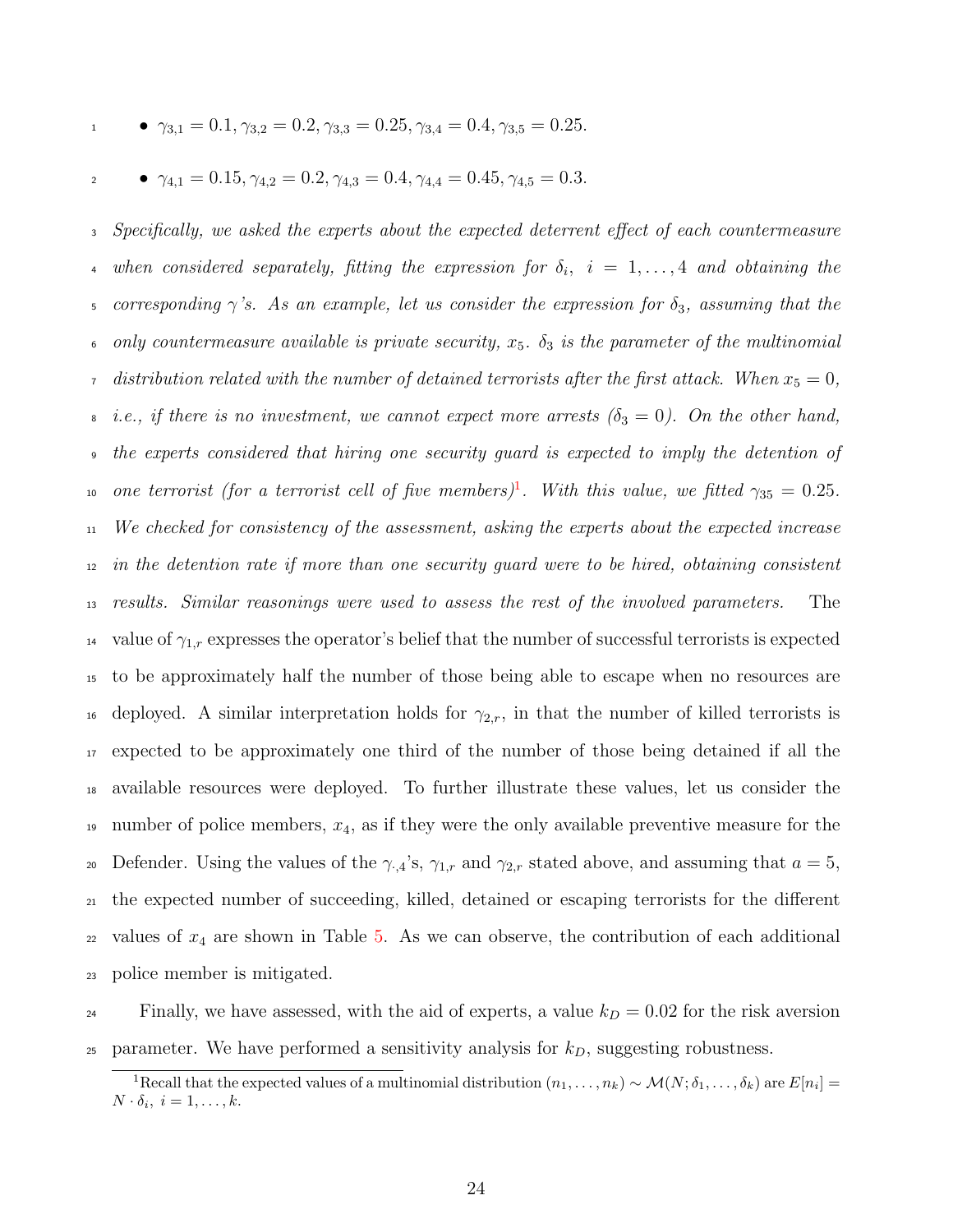<span id="page-24-0"></span>

| $x_4$                                    |                                                               | 1 2 3 | 4 | $\Delta$ |
|------------------------------------------|---------------------------------------------------------------|-------|---|----------|
| Successful 1.67 1.21 0.85 0.59 0.40 0.27 |                                                               |       |   |          |
| Killed                                   | $0.00 \quad 0.28 \quad 0.51 \quad 0.69 \quad 0.82 \quad 0.92$ |       |   |          |
| Detained 0.00 1.19 2.09 2.72 3.13 3.40   |                                                               |       |   |          |
| Escaped 3.33 2.31 1.54 1.01 0.65 0.41    |                                                               |       |   |          |
|                                          |                                                               |       |   |          |

Table 5: Influence of the number of police in the expected outcome of the attack

#### <sup>1</sup> 4.2 Attacker's assessments

 Regarding the probability distribution that the Attacker shall use to describe his uncertainty 3 about  $f|s_1$ , we also use a truncated normal distribution with the same expected value than the Defender, although with a variance ten times higher. Similarly, we assume that the  $\frac{1}{5}$  probability distribution that the Attacker uses to describe his uncertainty about g|a is a truncated normal distribution with the same expected value as the Defender, and a variance ten times higher.

 We shall also assume a binomial distribution for the number of terrorists killed after the intervention of the SPF, which will depend on the number of successful terrorists on the first 10 attack,  $s_1$ , provided that  $s_1 \geq 1$ ,

$$
1\\1
$$

$$
s_2 \sim \mathcal{B}in(s_1, p_t).
$$

 Since the deployment of the SPF is mandatory, its influence on the number of terrorists killed at this second stage will be similar regardless of any other consideration (defensive measures initially deployed by the Defender, number of terrorists attacking, etc). According to experts' opinion, there is a probability of 10% that at least one terrorist will be killed during the recovery action, irrespective of the actual number of them occupying the ATC 17 Tower. This corresponds to an approximate value of  $p_t \simeq 0.05$ . This estimation is subject to uncertainty, although we shall neglect it, since it will not affect significantly the final results. Regarding the value of a terrorist life, we estimate at about 200,000 euros, whereas we use a value of 100,000 euros if the terrorist is imprisoned. These values seem reasonable since terrorists usually assess their lives at a much less value than those people on the Defender's side, see e.g. [Viscusi](#page-31-7) [\(2009\)](#page-31-7). However, unless they are suicide terrorists (which is not the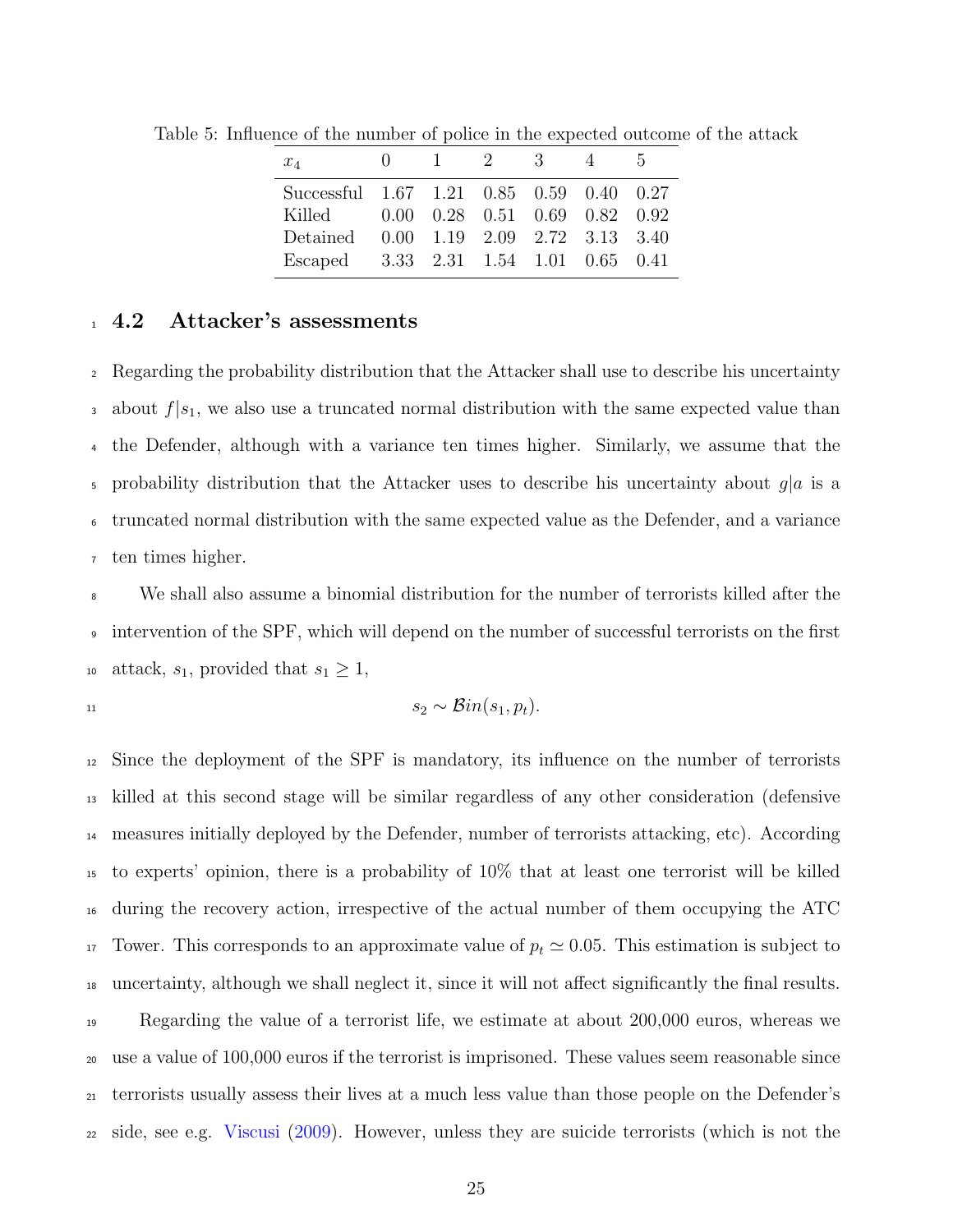<sup>1</sup> case in our problem), they will still prefer to be imprisoned rather than killed in case of a <sup>2</sup> failed attack. Nevertheless, the expectation of a long prison term in case they are captured <sup>3</sup> implies little differences between the two values.

 Regarding the preparation costs for the Attacker, we assume a fixed cost of 20,000 euros per involved terrorist, which may account for the need of being armed with weapons and/or trained as ATCOs, as well as for the time spent on gathering the necessary intelligence in order to launch a successful attack. Note that we do not take into account uncertainty over such costs. Finally, we assume a random utility model for the Attacker

$$
U_A(c) = \exp(k_A \cdot c), \ k_A \sim \mathcal{U}(0, K_A).
$$

<sup>10</sup> The Defender thinks that the parameter  $k_A$  that determines the Attacker's utility function, <sup>11</sup> takes a maximum value  $K_A = 5$ .

#### 12 4.3 Results

<sup>13</sup> Based on Table [2,](#page-20-0) we have 495 feasible portfolios. We use  $K = 10000$  in Algorithm [1,](#page-19-1) for <sup>14</sup> each of these portfolios. We have first chosen the scenario in which the traffic level is low. <sup>15</sup> As discussed, for each portfolio x, we have obtained as a result an empirical distribution of <sup>16</sup> the probability that the Attacker would choose an attack  $a \in \mathcal{A}$ . Once with the estimation <sup>17</sup> of  $p_{a,x}^D$  for each x, we have solved the Defender's problem, finding the optimal portfolio of <sup>18</sup> preventive measures which maximizes the Defender's expected utility.

19 Figure [4](#page-26-0) shows the Defender's estimated expected utility for all possible portfolios x. 20 From left to right, the portfolios on the horizontal axis begin with  $x = (0, 0, 0, 0, 0)$ ,  $x =$  $21 \quad (0, 0, 0, 0, 1)$  and so on, sequentially increasing the values in  $x_5$ ,  $x_4$ ,  $x_3$ ,  $x_2$  and  $x_1$ , and 22 finishing with  $x = (4, 1, 1, 2, 0)$ . The optimal portfolio  $(4, 1, 0, 5, 1)$  is highlighted with a <sup>23</sup> vertical dashed line.

<sup>24</sup> We show in Table [6](#page-27-0) the estimated probabilities  $p_{a,x}^D$  for some representative portfolios, <sup>25</sup> together with their corresponding investments. In the first row, we have included the optimal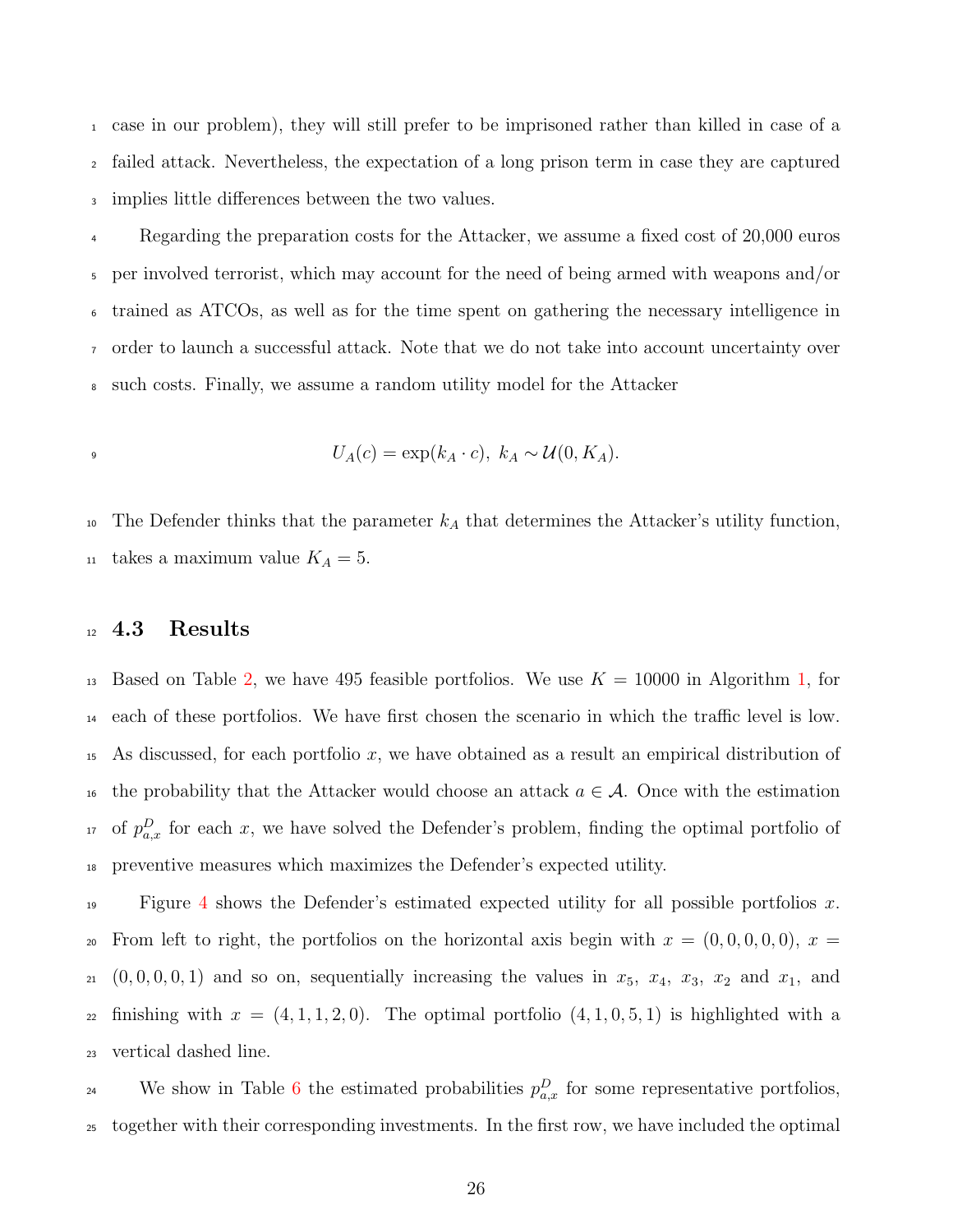

<span id="page-26-0"></span>Figure 4: Estimated expected utility for the Defender.

 portfolio, for which the Defender attains her maximum expected utility, as we comment below. Besides, we have also included those portfolios in which just one of the preventive measures attains its maximum allowable value, with no investment in the other measures. For instance, the second row of Table [6](#page-27-0) corresponds to a portfolio in which airport authorities would have only invested in cameras, acquiring the maximum allowable number of them (4). Finally, to complete our analysis, we have also considered the five portfolios which entailed the highest investments. With this, we aim at investigating whether the highest investments are necessarily the most effective ones, in terms of the Defender's multiattribute value function.

 The optimal portfolio for the Defender corresponds to four cameras, one metal detector, five policemen and one security member, with an associated investment of 120,700 euros. The <sup>12</sup> estimated probabilities  $p_{a,x}^D$  for this portfolio were  $(0.61, 0.25, 0.07, 0.04, 0.02, 0.01)$ , which have the following interpretation. Should the operator choose this optimal portfolio, it would <sup>14</sup> be highly likely that the terrorists decide not to attack  $(61\%)$ , or that they just launch a low-profile attack, with only one terrorist (25%). Attacking with two or more terrorists is not regarded as such a worthy option for the Attacker. Note that the optimal portfolio does not exhaust the available budget. In this sense, we should mention that the optimal portfolio implies maximum investments in three of the five resources: cameras, metal detector and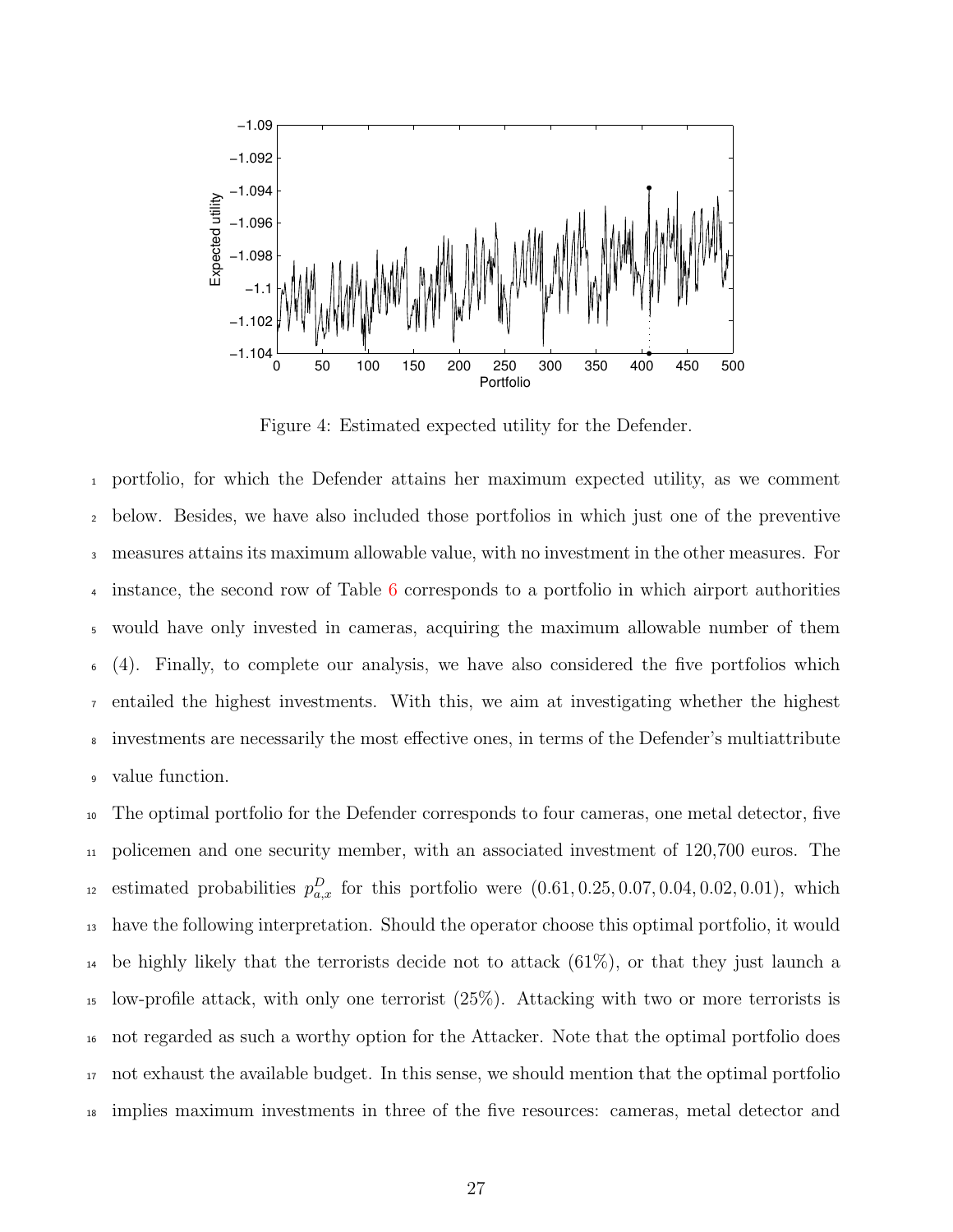| $\boldsymbol{x}$ | Investment | $p_{a,x}$ |      |                |      |                |      |
|------------------|------------|-----------|------|----------------|------|----------------|------|
|                  |            | $\theta$  | 1    | $\overline{2}$ | 3    | $\overline{4}$ | 5    |
| (4, 1, 0, 5, 1)  | 120700     | 0.61      | 0.25 | 0.07           | 0.04 | 0.02           | 0.01 |
| (4,0,0,0,0)      | 2600       | 0         | 0.13 | 0.26           | 0.18 | 0.31           | 0.12 |
| (0, 1, 0, 0, 0)  | 6500       | 0.01      | 0.06 | 0.20           | 0.21 | 0.21           | 0.31 |
| (0, 0, 1, 0, 0)  | 90000      | 0.01      | 0.13 | 0.17           | 0.21 | 0.21           | 0.27 |
| (0, 0, 0, 5, 0)  | 96000      | 0.45      | 0.27 | 0.11           | 0.10 | 0.05           | 0.02 |
| (0, 0, 0, 0, 9)  | 140400     | 0.48      | 0.29 | 0.08           | 0.09 | 0.05           | 0.01 |
| (4, 1, 1, 1, 2)  | 149500     | 0.30      | 0.36 | 0.13           | 0.09 | 0.08           | 0.04 |
| (4, 1, 0, 0, 9)  | 149500     | 0.41      | 0.36 | 0.11           | 0.07 | 0.03           | 0.02 |
| (3,0,1,3,0)      | 149550     | 0.35      | 0.30 | 0.16           | 0.12 | 0.06           | 0.01 |
| (3,0,0,2,7)      | 149550     | 0.54      | 0.31 | 0.08           | 0.03 | 0.03           | 0.01 |
| (1, 1, 0, 5, 3)  | 149950     | 0.48      | 0.36 | 0.07           | 0.07 | 0.01           | 0.01 |

<span id="page-27-0"></span>Table 6: Estimated probabilities for some representative portfolios

 police. On the contrary, there would be no investment in the most expensive resource, the X-ray device. This seems reasonable, since its higher efficiency, relative to the other related 3 resources (e.g. metal detectors; compare the values of  $\gamma_{\cdot,2}$ 's and  $\gamma_{\cdot,3}$ 's), is beaten by its comparatively much higher costs. A similar reasoning holds for the investment in private security: only one of the maximum nine allowable units would be hired. Although their salaries are lower than those of a police member, this is not compensated by the fact that <sup>7</sup> they are less efficient than the police (compare the values of  $\gamma_{,4}$ 's and  $\gamma_{,5}$ 's).

 With regards to the other portfolios displayed in Table [6,](#page-27-0) it is interesting to note that those including high numbers of police and/or private security members imply higher prob- abilities of not being attacked by the terrorists. On the other hand, investing mainly in technological resources does not seem to bring such good results. The most extreme cases 12 are portfolios  $(4, 0, 0, 0, 0)$ ,  $(0, 1, 0, 0, 0)$  and  $(0, 0, 1, 0, 0)$ , for which terrorists would be prone to attack with several members. This is especially symptomatic in the case when the oper- ator would only invest in the X-ray device: in spite of the high costs, the deterrent effect seems quite limited.

<sup>16</sup> The above results are sensitive to changes in the estimation of the entailed consequences to <sup>17</sup> the airport in case of a successful attack. In this regard, we have repeated our calculations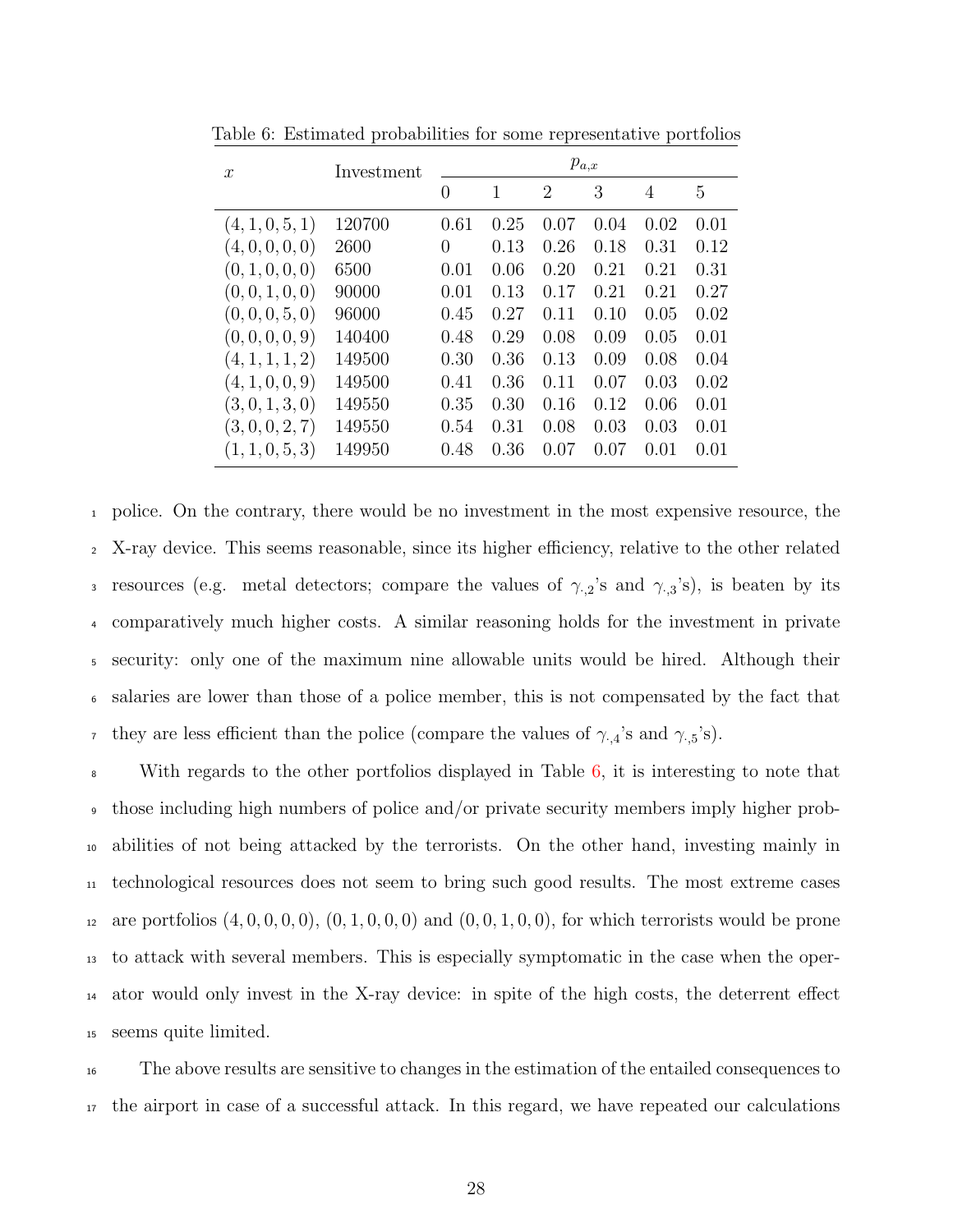considering the two other scenarios regarding the traffic level. For the high traffic level  $\alpha$  scenario, the optimal portfolio was  $(4, 1, 0, 4, 4)$ , corresponding to four cameras, one metal detector, four policemen and four security members. It has an associated investment of 4 148,300 euros, and an estimated probability  $p_{a,x}^D = (0.09, 0.47, 0.17, 0.13, 0.09, 0.05)$  for  $a =$  $5, 0, 1, \ldots, 5$ . As we can observe, under this new scenario of higher expected losses, the operator would opt for a more expensive portfolio, exhausting almost entirely the available budget. Again, it becomes clear that it is worthier for the operator to invest in human resources than in expensive technological measures.

 Finally, we briefly comment the case of medium traffic level. The optimal portfolio was  $(4, 1, 0, 5, 2)$ , corresponding to four cameras, one metal detector, five policemen and two security members. It has an associated investment of 136,300 euros, and an estimated 12 probability  $p_{a,x}^D = (0.48, 0.36, 0.08, 0.02, 0.04, 0.01)$  for  $a = 0, 1, \ldots, 5$ .

 However, our aim is to provide airport authorities with a unique security plan, which should be adequate for all day periods. Analyzing the three proposed scenarios and their associates optimal portfolios, we conclude that, in order to protect the airport in the best manner throughout the whole day, the optimal alternative would be to implement the optimal 17 portfolio for the medium traffic level scenario, i.e.,  $x = (4, 1, 0, 5, 2)$ , which entails a moderate investment.

 Summarizing, we have observed the following trends in the Attacker's behavior after performing our analysis. Under the scenario of an airport which will incur in big losses if a terrorist attack occurs, the terrorists would behave in the following manner: (1) They tend to be cautious when they see that the defensive measures are too intense, typically choosing attacking with, at most, only one terrorist; (2) Otherwise, if they feel that the ATC Tower is vulnerable, they would launch the most powerful attack they can; and (3) Only in case of doubt, when they do not perceive with clarity any of the situations mentioned above, they would opt for an intermediate strategy, sending between two to four attackers. However, should the terrorists feel that the damages inflicted to the airport will not be so considerable, their strategy would change radically. Although they are considered as risk seekers, they also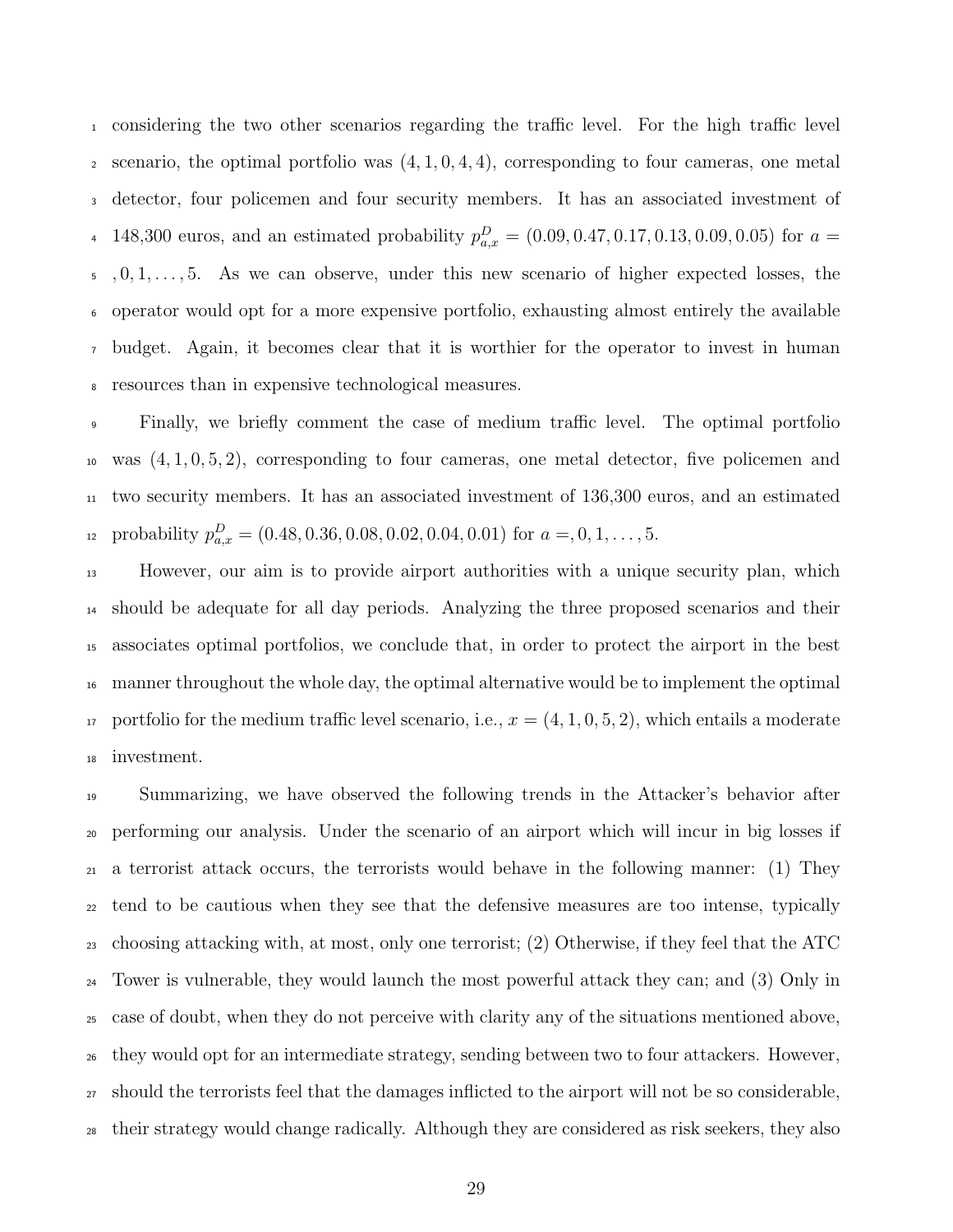put a certain value to their lives and, therefore, they will not put themselves in unnecessary risk if the chances of causing spread and costly damages to airport authorities are reduced. In the light of our analysis, it is clear that not always the most expensive measures are the most appropriate ones for a given situation. Furthermore, it is also important to remark that experts' opinion should be always taken into account when devising security plans.

# 5 Discussion

 We have analyzed the case study of an airport, threatened by the possibility of a terrorist attack aimed at taking control over the ATC Tower. The operator has a set of feasible portfolios of preventive measures she could invest in. The Attacker would decide to attack or not with a given power depending on the preventive measures deployed by the operator. In case of a successful attack, the operator would call on a Special Police Force, who will be in charge of the situation, trying to recover the ATC Tower as soon as possible. In devising a suitable model for this problem, we have taken into account all relevant consequences for the operator, in terms of lives lost and operations and image consequences, incorporating also the inherent uncertainty. In a similar way, we have assessed the consequences for the Attacker, in terms of preparation costs, lives lost or possibility of being imprisoned, and the revenue they aim at obtaining: disrupting air traffic and bringing about, as much as possible, economical and political damage to airport authorities and governments. We have also taken into account uncertainty on these quantities. We have addressed the problem as a particular case of a Sequential Defend-Attack model within the Adversarial Risk Analysis framework. The final aim of the model was to give advise to the Defender for devising a security plan. In this regard, we have highlighted the need of assessing in a precise way the efficiency of all available resources before making a decision on where to invest.

 The proposed methodology may be used for other cases related to airport security, as e.g. unlawful interference with apron, airside and/or security checks, cyber-attacks to the ATC or bioterrorism, among others. It could be also adapted to deal with similar security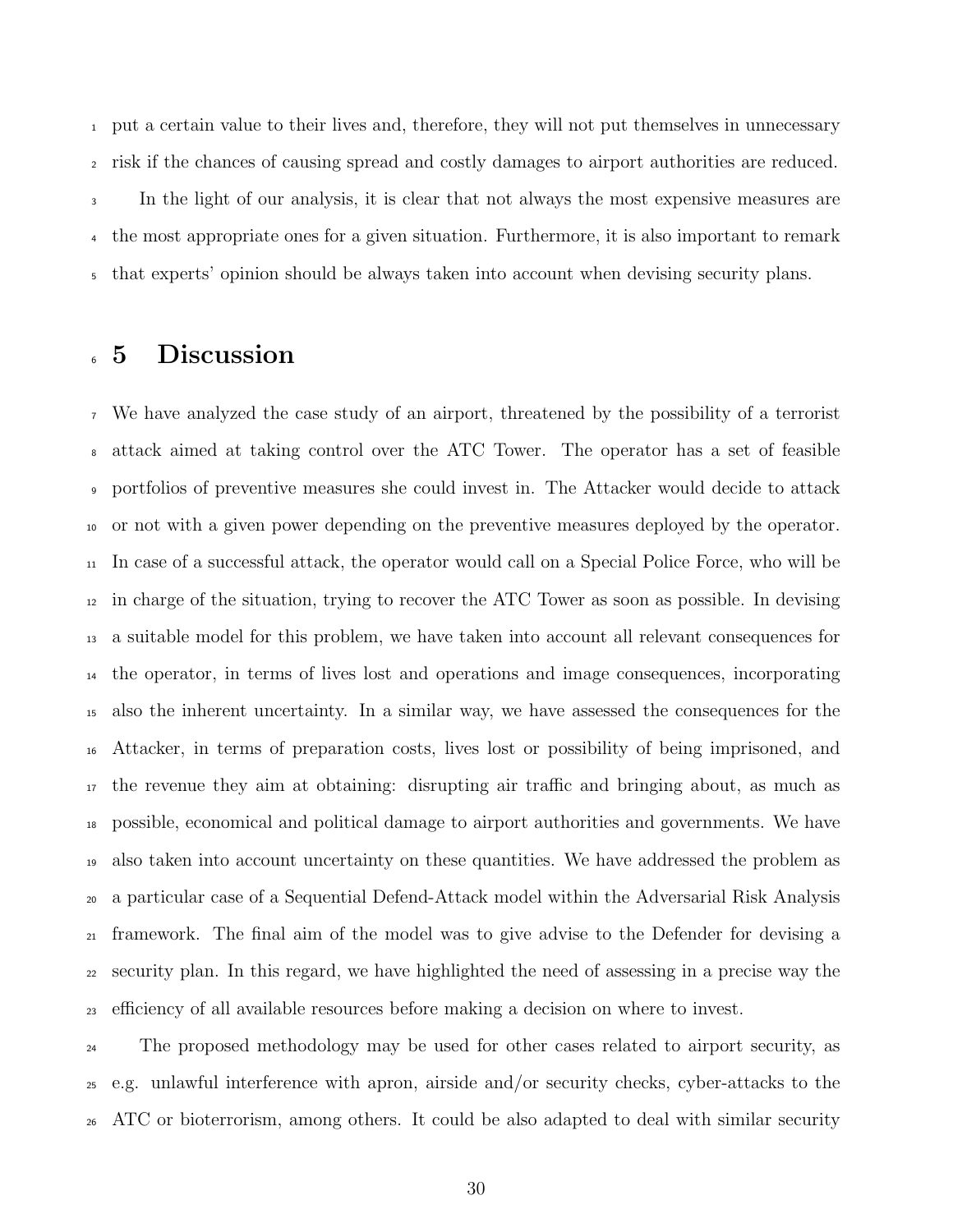problems involving critical infrastructures, or alternative transportation means. We have only considered a single site to protect, but the extension to multiple site protection is relevant in applications. In this case, additional constraints should be placed on the available portfolios of countermeasures, since some of them might have to be be shared among the different sites.

# Acknowledgements

 Work supported by the Spanish Ministry of Economy and Innovation program MTM2011- 28983-C03-01, the Government of Madrid RIESGOS-CM program S2009/ESP-1685 and the EU-FP7 program SECONOMICS, grant number 285223. We are grateful to airport experts and stakeholders for fruitful discussion about modeling issues.

# <sup>11</sup> References

- <span id="page-30-0"></span> G. S. Becker. Crime and punishment: An economic approach. Journal of Political Economy,  $13 \qquad 76(2):169-217, 1968.$
- <span id="page-30-3"></span><sup>14</sup> A. Cook, G. Tanner, and A. Lawes. The hidden cost of airline unpunctuality. *Journal of* Transport Economics and Policy, 46(2):157–173, 2012.
- <span id="page-30-1"></span> D. B. Cornish and R. V. Clarke. The Reasoning Criminal: Rational Choice Perspectives on Offending. Reprint 2011. Research in Criminology. Springer, London, 1986.
- <span id="page-30-4"></span><sup>18</sup> J. S. Dyer and R. K. Sarin. Measurable multiattribute value functions. *Operations Research*, 27(4):810–822, 1979.
- <span id="page-30-5"></span> J. S. Dyer and R. K. Sarin. Relative risk aversion. Management Science, 28(8):875–886, 1982.
- <span id="page-30-2"></span> $_{22}$  M. R. Haberfeld and A. von Hassell. A New Understanding of Terrorism: Case Studies,
- Trajectories and Lessons Learned. Humanities, Social Sciences and Law. Springer, 2009.